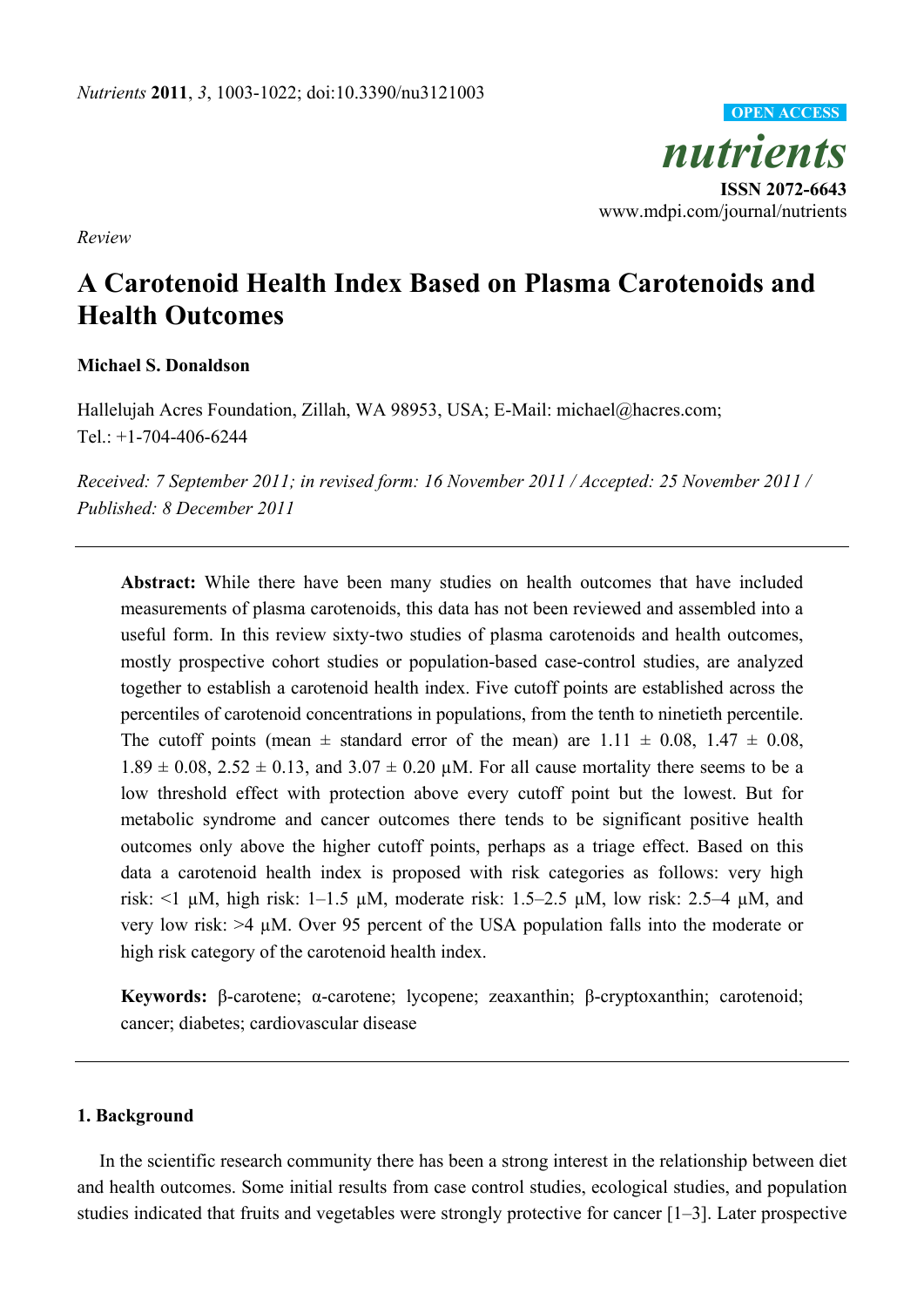observational studies did not generally confirm the protective link between the intakes of fruits and vegetables and chronic diseases [4]. A significant portion of the differences in these two results might be the lack of accuracy in capturing dietary intakes by the use of the food frequency questionnaires (FFQ) in these very large studies. In fact, the FFQs have been called into question for their validity for vitamin C [5], dietary fat [6,7], and dietary fiber [8].

A second problem may have been the selection of populations that had very few truly healthy individuals in them, that is, individuals in a state of complete physical, mental, and social well-being and not merely without disease or infirmity (WHO definition). In a few large, prospective cohorts the healthiest 3 percent, based on diet and lifestyle factors and some biochemical measures, were examined for risk of chronic diseases relative to the rest of the study population. In the Nurses' Health Study there was a 91% reduced risk of diabetes in women [9], and an 82% reduced risk of coronary events [10]. In the men's Health Professionals Follow-up Study there was a 71% reduced risk of colon cancer in this 3 percent healthy group [11]. In the Cardiovascular Health Study the healthiest 3 percent had an 89% reduction in risk of diabetes among men and women [12]. These decreased incidences of chronic disease are much greater than found in the reports that looked at quartiles or quintiles of fruits and vegetable intakes of the same cohorts [13,14]. Only in the small fraction of healthy people are great reductions of chronic disease found, so that looking at quartiles of intakes of fruits and vegetables is only comparing sick people with sicker people, not sick people versus healthy people. This comparison is an ineffective way to reveal what is required for healthy living.

A third issue, one that is more fundamental, is that dietary intakes assume that all people absorb, assimilate, and metabolize the eaten food to the same degree and require the same amount of each nutrient to be healthy. The concept of biochemical individuality was brought to light by Roger Williams in 1956 and has been more completely explored with modern techniques since then [15]. However, biochemical and genetic individuality are completely neglected in large cohort studies.

So, it can be stated that part of the failure of large cohort studies to confirm a positive link between the intake of fruits and vegetables and chronic disease is that largely unhealthy populations were queried with inaccurate FFQs and were assumed to be metabolically all the same.

Perhaps a more fruitful method to search for an association between dietary intakes and chronic diseases is to look at plasma levels of bioactive substances. Such objective measurements are not subject to participant recall on a FFQ, or to pressure to conform to "healthy" expectations while filling out a dietary record. These measurements also account for some of the biochemical individuality of the subjects in a study. Measurement of a bioactive substance takes into account differences in absorption, assimilation, and metabolism of the substance, as well as varying amounts of the substances in the foods themselves. There are fewer metabolic estimates and no subjective recall in using plasma concentrations of bioactive substances.

One of the most measured bioactive substances measured in a large number of population studies is total and individual carotenoids. While carotenoids have been widely shown to correlate with intakes of fruits and vegetables, the correlation coefficients between plasma carotenoids and fruit and vegetable intake were not very high, usually less than 0.5 [16–19], making carotenoids a less than stellar biomarker of fruit and vegetable intake. As mentioned above, differences in interindividual absorption, assimilation, and metabolism of carotenoids contribute to this problem.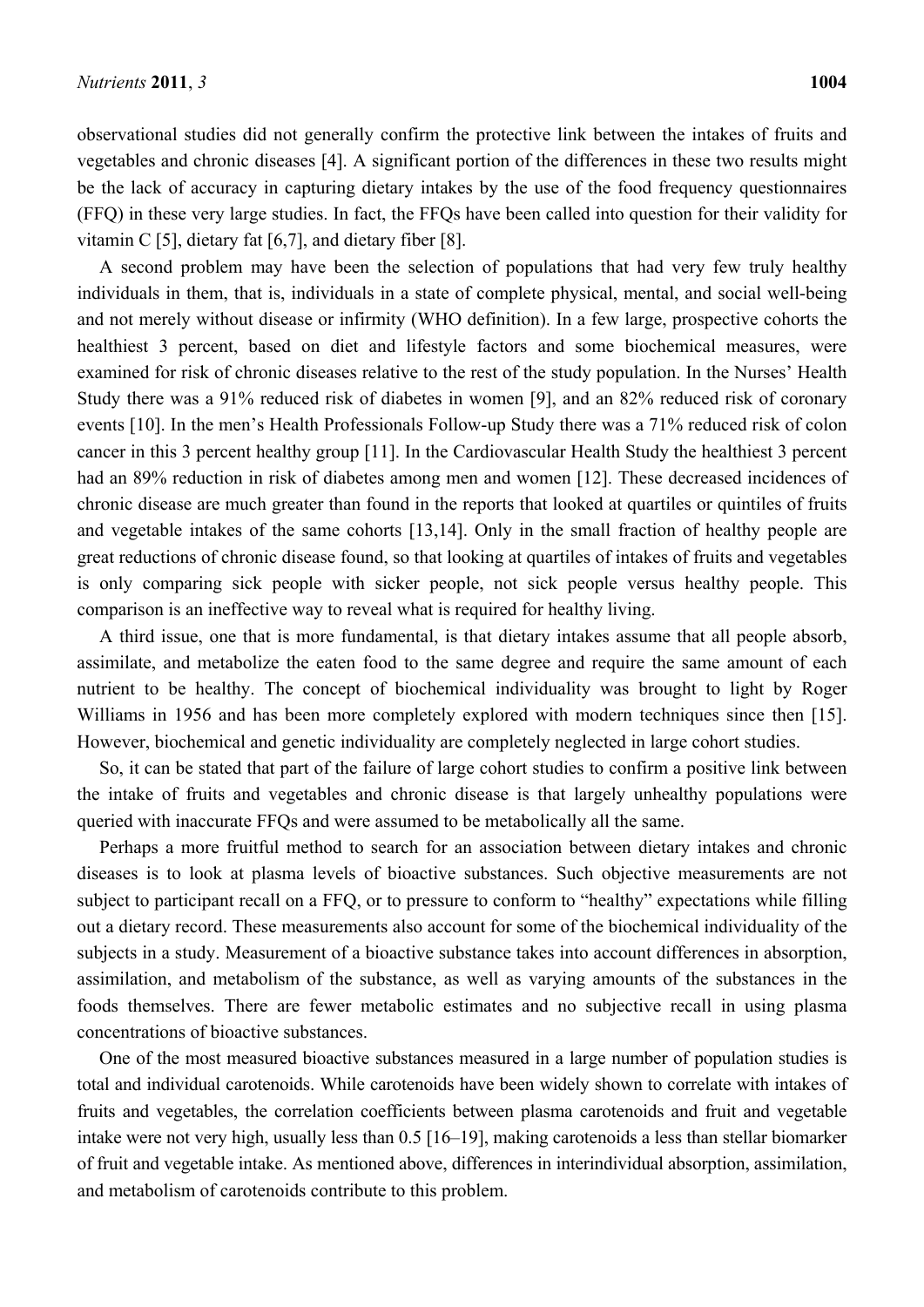Is there a benefit to measuring plasma carotenoids apart from their use as a biomarker? In a recent study, Del Rio and coworkers found that by changing the total antioxidant capacity of the diet, while holding dietary intake of β-carotene constant, the concentration of plasma β-carotene could be doubled going from a low to high antioxidant diet [20]. Metabolic factors are involved, and the total antioxidant intake can influence the concentration of plasma carotenoids. It appears that there is information about the health of a person found in his or her plasma carotenoid concentration that goes beyond just a biomarker for fruit and vegetable intake.

At this point there is enough evidence on health outcomes and plasma concentrations of carotenoids that guidelines can be proposed assigning health risk to various concentrations. It is important to note that the population studies of health outcomes do not support the use of dietary supplements to raise plasma carotenoids, but rather indicate that antioxidant-rich and carotenoid-rich foods should be eaten.

#### **2. Search Methodology and Analysis**

This review gathers together the data from many studies to establish a carotenoid health index based on blood levels. The studies are mainly prospective cohort studies, case-control studies nested within prospective cohorts, other case-control studies, and population-based cross-sectional studies that have measured plasma levels of carotenoids, especially total carotenoids, and health outcomes. This review is limited to human studies that include measurements of serum or plasma levels of carotenoids.

This review will not go into the details of the health benefits that have been associated with upper concentrations of carotenoids in populations around the world. A spreadsheet summary of that information can be seen in additional file 1. A bibliography of all of the references is available in additional file 2. This html file contains the bibliographic metadata to import the reference data directly into bibliography software.

Articles were searched for in PubMed under "carotenoids" AND "serum OR plasma" while limiting the search results to human studies. From identified studies and reviews, references were checked for any relevant studies that were missed, of which there were several. Searches were also performed for "carotenoids" and "diabetes" or "heart disease" or "cancer" to get specific studies, again limiting the results to human studies.

One hundred and eleven studies were identified that associated plasma or serum carotenoids with health outcomes in people. Of these studies, sixty-two studies had published total carotenoid concentrations and/or concentrations of all six of the most prevalent individual carotenoids present in human blood. Concentration levels were published as means  $\pm$  standard deviations, as geometric means with 25 and 75 percent levels or 5 and 95 percent levels, or as medians or cutoffs of tertiles, quartiles, or quintiles.

In studies that only reported individual carotenoids, it is not possible to simply add medians of tertiles or quartiles to get the median for the total carotenoids. This method underestimates the lower end of the carotenoid range and overestimates the upper end. Even though the individual carotenoids are highly correlated, individuals that are low in one or two carotenoids are not necessarily low in all of the carotenoids. Likewise, individuals that are high in one carotenoid are not necessarily high in all of the carotenoids. To compensate for this, an estimate of the necessary adjustment was made from 11 studies that reported total carotenoids as well as all of the individual carotenoids. To calculate the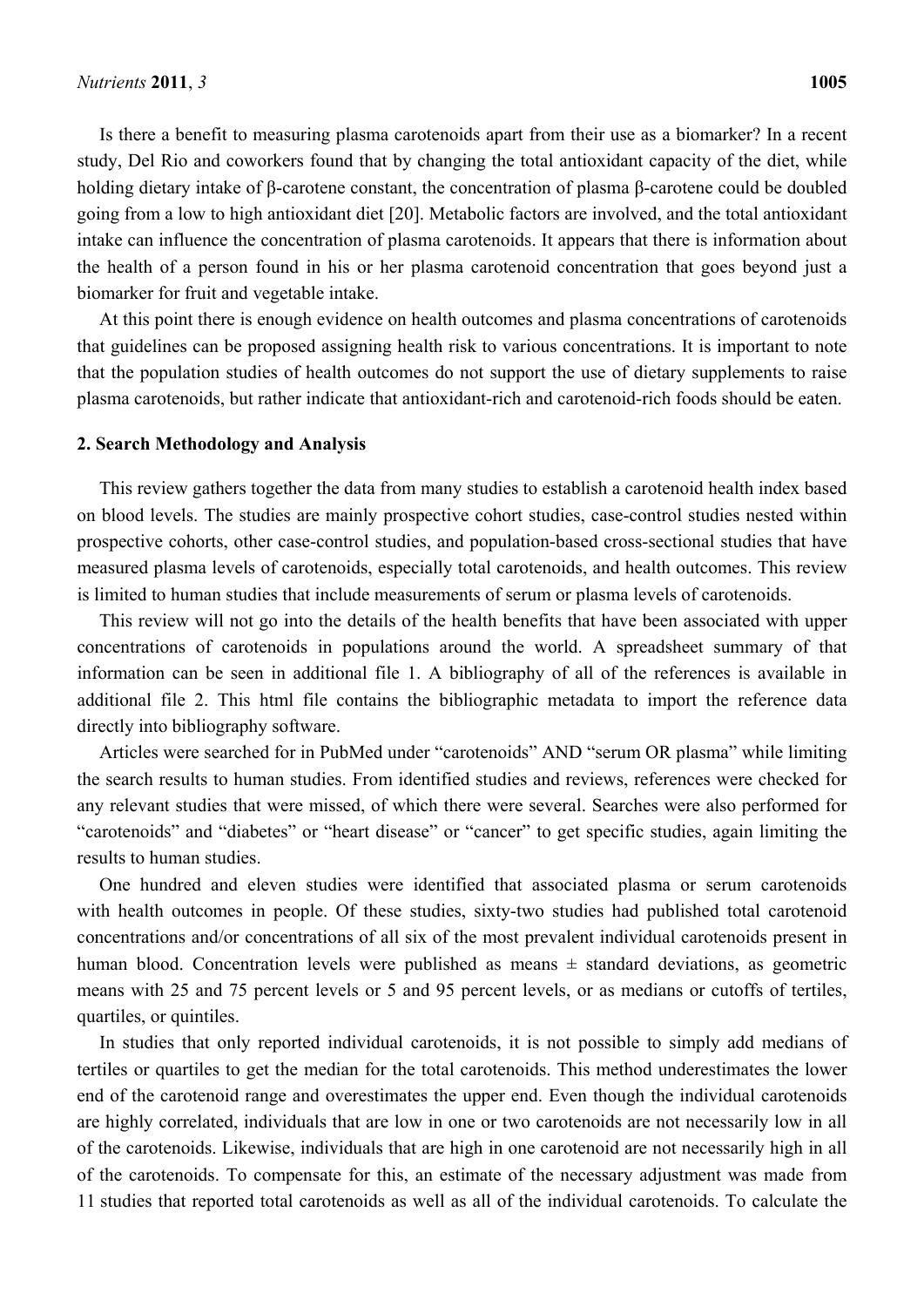adjustment first the medians or means, as given, of the tertiles, quartiles, or quintiles for the individual carotenoids were summed together. Then these sums were compared to the reported medians or means, as given, of the total carotenoids. This percent difference was applied as an adjustment to similar sums of individual carotenoids in the twenty-three studies that only reported individual carotenoids and not total carotenoids. In Table 3 under the "Partitions Reported" column these studies are listed as reporting individual carotenoids with adjusted values. Studies that reported three partitions (means of tertiles or cutoff values for quartiles) were grouped together for the adjustment calculation. Likewise, studies with four values (means of quartiles or cutoff values for quintiles) were grouped together, and studies that reported means and standard deviations were grouped together. Table 1 gives the adjustment calculation for the seven studies that reported three partition values. The other calculations were done in similar manner. Table 2 demonstrates the adjustment applied to one study [21].

**Table 1.** Adjustment Calculation for Reporting Total Carotenoids from Individual Carotenoids. Percent difference between the sum of the individual carotenoids and reported total carotenoid values are given here for studies that gave three partition values.

| Reference          | <b>Partition Measure</b> | % Diff Cut | % Diff Cut | % Diff Cut |
|--------------------|--------------------------|------------|------------|------------|
|                    |                          | $1 - 2$    | $2 - 3$    | $3 - 4$    |
| Akbaraly 2007 [22] | quartile cutoffs         | 23.5%      | 8.8%       | $-2.4%$    |
| Epplein 2009 [23]  | quartile cutoffs         | 13.5%      | $5.2\%$    | $-4.2%$    |
| Epplein 2009 [24]  | median tertiles          | 51.5%      | 26.6%      | $0.5\%$    |
| Goodman 1998 [25]  | quartile cutoffs         | $5.6\%$    | $-1.9%$    | $-11.2%$   |
| Jenab 2006 [26]    | quartile cutoffs         | 25.3%      | 12.9%      | 1.4%       |
| Shardell 2011 [27] | quartile cutoffs         | 14.8%      | 3.1%       | $-2.8\%$   |
| Yuan 2001 [28]     | quartile cutoffs         | 17.0%      | 5.40%      | $1.1\%$    |
| Average Adjustment |                          | $+21.6%$   | $+8.6%$    | $-2.5%$    |

**Table 2.** Total Carotenoid Adjustment Applied to One Study, Dwyer 2004 [21].

|                        | Min  | cut $1-2$ | cut $2-3$ | $cut 3-4$ | cut $4-5$ | <b>Max</b> |
|------------------------|------|-----------|-----------|-----------|-----------|------------|
| $\alpha$ -carotene     | 0.01 | 0.07      | 0.11      | 0.16      | 0.27      | 1.06       |
| $\beta$ -carotene      | 0.02 | 0.24      | 0.42      | 0.64      | 1.05      | 8.00       |
| $\beta$ -cryptoxanthin | 0.01 | 0.05      | 0.06      | 0.08      | 0.12      | 0.60       |
| lutein                 | 0.02 | 0.18      | 0.23      | 0.29      | 0.36      | 0.81       |
| zeaxanthin             | 0.01 | 0.04      | 0.05      | 0.06      | 0.09      | 0.28       |
| lycopene               | 0.03 | 0.31      | 0.47      | 0.67      | 1.03      | 6.47       |
| TOTAL, SUM             | 0.10 | 0.89      | 1.34      | 1.90      | 2.92      | 17.22      |
| Adjustment             |      | $+23%$    | $+14%$    | $+6\%$    | $-2\%$    |            |
| <b>Adjusted SUM</b>    |      | 1.095     | 1.53      | 2.01      | 2.86      |            |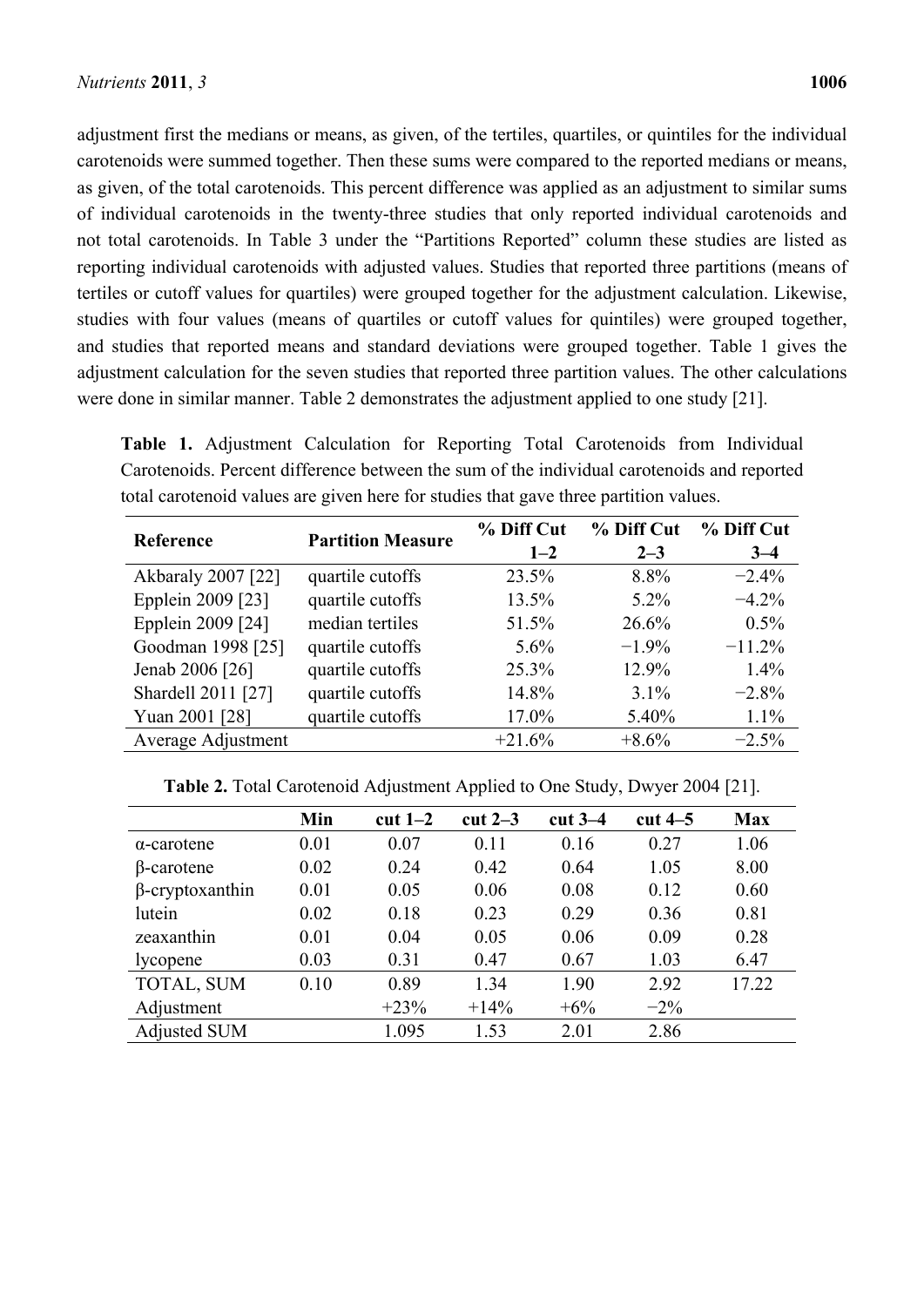## *Nutrients* **2011**, *3* **1007**

|                           | <b>Partition of Carotenoid</b>               | <b>Cutoff</b> | <b>Cutoff</b>    | <b>Cutoff</b> | Cutoff | Cutoff | Benefit,              | Which                        | Which |                     |
|---------------------------|----------------------------------------------|---------------|------------------|---------------|--------|--------|-----------------------|------------------------------|-------|---------------------|
| <b>First Author, Year</b> | Concentrations <sup>†</sup>                  | 1             | $\boldsymbol{2}$ | $\mathbf{3}$  | 4      | 5      | Fraction <sup>‡</sup> | carotenoids? §               | sex?  | What outcome?       |
| Akbaraly 2009 [29]        | qnt cutoffs, men                             |               | 1.61             | 2.3           | 2.9    |        | yes, Qn2-5            | total                        | men   | all cause mortality |
|                           | qnt cutoffs, women                           |               | 2.3              | 3.25          | 4.04   |        | $\rm no$              | total                        | women | all cause mortality |
|                           | $\overline{X}$ ± SD, men, calc. SD           | 0.636         |                  | 1.15          |        | 1.664  | yes                   | $\alpha$ -car, lut/zea       | men   | all cause mortality |
| Bates 2011 [30]           | $\overline{X}$ ± SD, women, calc. SD         | 0.687         |                  | 1.299         |        | 1.911  | no                    | all                          | women | all cause mortality |
| de Waart 2001 [31]        | 90% range, men                               |               |                  | 0.99          |        |        | yes                   | β-cryp, lut/zea              | both  | all cause mortality |
|                           | 90% range, women                             |               |                  | 1.16          |        |        | yes                   | $\beta$ -cryp, lut/zea       | both  | all cause mortality |
| Lauretani 2008 [32]       | trt cutoffs, $\overline{X} \pm SD$           | 1.11          | 1.466            | 1.8           | 1.971  | 2.49   | yes, Qn2-5            | total                        |       | all cause mortality |
| Li 2010 [33]              | qrt cutoffs, indiv, adj                      |               | 0.883            | 1.297         | 1.649  |        | yes, Qr2-4            | $\alpha$ -car                | both  | all cause mortality |
| Mayne 2004 [34]           | $\overline{X}$ ± SD                          | 0.58          |                  | 1.29          |        | 2.00   | yes                   | lyc, $\alpha$ -car, total    |       | all cause, CVD      |
| Ray 2006 [35]             | qrt median, min, max                         |               | 1.038            | 1.452         | 1.995  |        | yes, Qr2-4            | total                        | women | all cause mortality |
|                           | $\overline{X} \pm SD$ , men                  | 1.48          | 1.7              | 2.39          | 3.08   | 3.3    |                       | total                        | both  | all cause mortality |
| Sahyoun 1996 [36]         | $\overline{X} \pm SD$ , women                | 1.56          | 1.7              | 2.53          | 3.08   | 3.5    | yes, T2-3             |                              |       |                     |
| Shardell 2011 [27]        | qrt cutoffs, indiv carot, total              |               | 1.01             | 1.33          | 1.75   |        | yes, Qr2-4            | total, $\alpha$ -car, lyc    | both  | all cause mortality |
| Akbaraly 2007 [22]        | qrt cutoffs                                  |               | 1.16             | 1.65          | 2.35   |        | yes                   | lyc, lut/zea                 | both  | cognition           |
| Alipanah 2009 [37]        | $\overline{X}$ ± SD                          | 1.13          |                  | 2.09          |        | 3.03   | yes                   | total                        | women | walking speed       |
| Yang 2008 [38]            | $\overline{X}$ ± SD, women, 5–95%            | 1.87          |                  | 4.22          |        | 6.57   | no                    |                              | women | osteoporosis        |
|                           | $\overline{X}$ ± SD, men, indiv carot, adj   | 1.17          |                  | 1.98          |        | 2.79   |                       | $\alpha$ -car, $\beta$ -car  | both  | atheroscl. lesions  |
| D'Odorico 2000 [39]       | $\overline{X}$ ± SD, women, indiv carot, adj | 1.46          |                  | 2.78          |        | 4.1    | yes, Qn5              |                              |       |                     |
| Dwyer 2004 [21]           | qnt cutoffs, indiv carot, adj                |               | 1.313            | 2.014         | 2.86   |        | yes                   | lut, zea, β-crypt, $α$ -car  | both  | intima-media thick. |
| Hak 2003 [40]             | qnt medians, indiv carot, adj                | 1.117         | 1.44             | 1.694         | 2.051  | 2.856  | no                    |                              | men   | 2nd myo. infarction |
| Hozawa 2009 [41]          | qrt cutoffs, total-lyc                       |               | 1.08             | 1.29          | 1.57   |        | yes, Qr4              | total w/o lyc                | both  | hypertension        |
| Hozawa 2007 [42]          | qrt medians, cutoffs                         | 0.829         | 1.056            | 1.357         | 1.59   | 1.99   | yes                   | total w/o lyc                | both  | inflamm. measures   |
| Beydoun 2011 [43]         | qrt cutoffs, ranges, total                   |               | 0.863            | 1.183         | 1.622  |        | yes, Qr3-4            | total                        | both  | metabolic syndrome  |
| Sugiura 2008 [44]         | trt cutoffs, ranges, indiv, adj              |               | 2.99             |               | 4.85   |        | yes, T3               | $\beta$ -car, $\beta$ -crypt | both  | metabolic syndrome  |
|                           | g.mean, 25, 75% indiv, adj men               |               | 2.054            | 2.728         | 3.42   |        | yes, T3               | $\beta$ -crypt, $\beta$ -car | men   | metabolic syndrome  |
| Suzuki 2011 [45]          | g.mean, 25, 75% indiv, adj                   |               | 3.078            | 4.081         | 5.16   |        | yes                   | $β$ -crypt, $β$ -car, α-car  | women | metabolic syndrome  |
|                           | women                                        |               |                  |               |        |        |                       |                              |       |                     |
| Ford 2003 [46]            | qrt cutoffs, indiv, adj                      |               | 0.883            | 1.297         | 1.649  |        | yes, Qr2-4            | all 5 indiv.                 | both  | high CRP            |
| Hughes 2009 [47]          | median, 25, 75%, indiv & total               |               | 0.63             | 0.92          | 1.51   |        | no                    |                              | both  | isoprostanes        |

**Table 3.** Summary Data for the Carotenoid Health Index.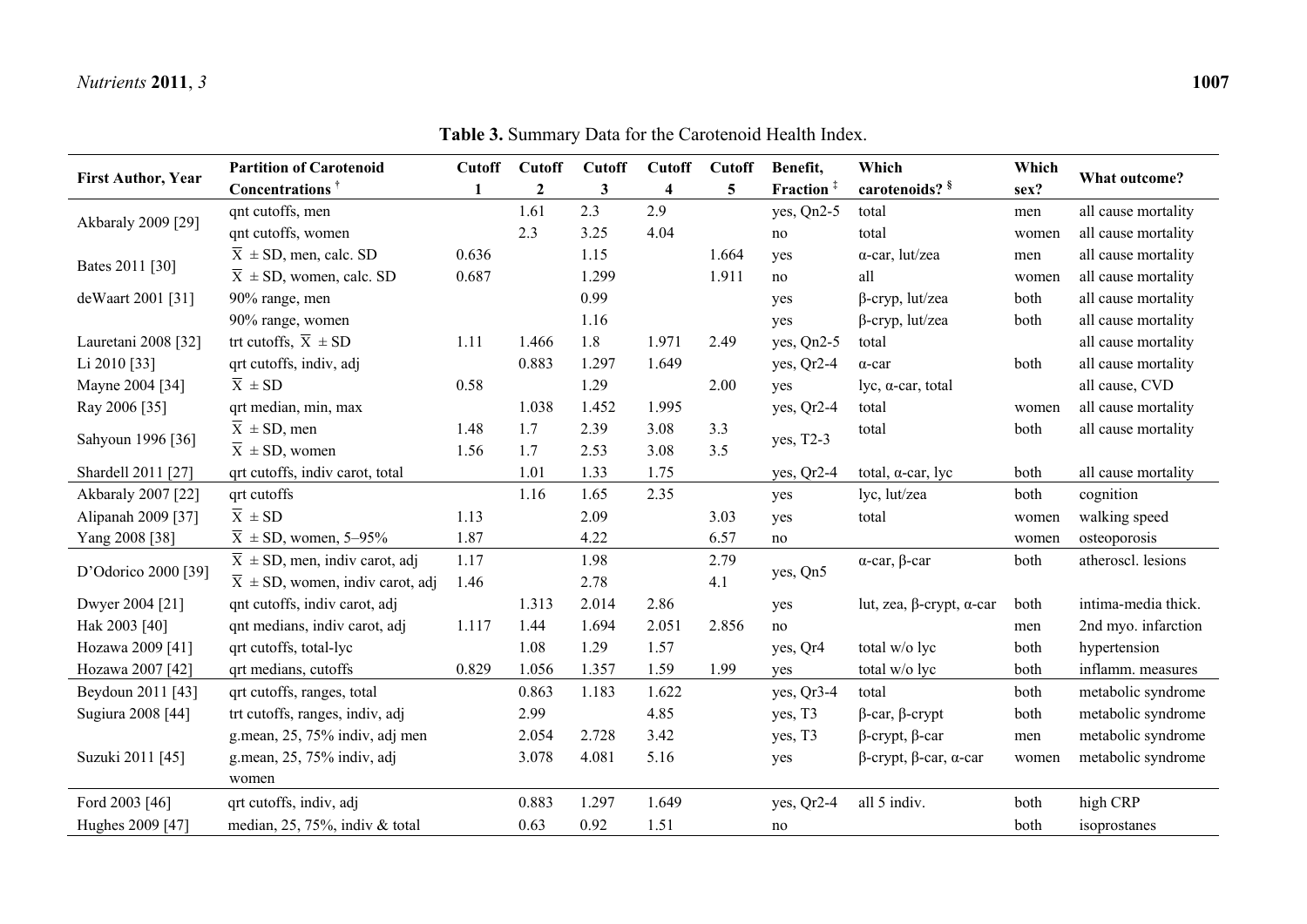**Table 3.** *Cont.*

| Akbaraly 2008 [48]         | qrt cutoffs, total                                    |       | 1.82  | 2.55  | 3.43  |       | yes, Q4             | total                                                | both  | dysglycemia          |
|----------------------------|-------------------------------------------------------|-------|-------|-------|-------|-------|---------------------|------------------------------------------------------|-------|----------------------|
| Coyne 2005 [49]            | qnt medians, indiv, adjusted                          | 0.8   | 1.39  | 1.93  | 2.53  | 4.09  | yes                 | all 5 indiv.                                         | both  | fast glucose, OGTT   |
| Hozawa 2006 [50]           | qrt cutoffs, ranges                                   |       | 0.98  | 1.29  | 1.66  |       | yes                 | total                                                | both  | diabetes             |
| Suzuki 2002 [51]           | trt cutoffs, indiv, adj                               |       | 3.14  |       | 5.03  |       | yes                 | all 5 indiv.                                         | both  | high Hb1Ac           |
| Wang 2006 [52]             | qrt medians, indiv, adj                               | 0.619 | 1.32  | 1.77  |       | 2.602 | no                  | all 5 indiv.                                         | women | diabetes             |
| Connett 1989 [53]          | $\overline{X} \pm SD$ , total, $\beta$ -car, cases    | 0.925 |       | 1.59  |       | 2.25  |                     | total, $\beta$ -car                                  | both  | lung cancer          |
|                            | $\overline{X} \pm SD$ , total, $\beta$ -car, controls | 1.05  |       | 1.81  |       | 2.57  | yes, Qn4-5          |                                                      |       |                      |
| Epplein 2009 [23]          | trt medians, total & indiv                            | 1.67  |       | 2.53  |       | 3.72  | yes, T2-3           | total, all 5 indiv.                                  | men   | lung cancer          |
|                            | g.mean, 5-95th%, cases                                |       |       | 1.74  |       |       |                     | total, $\alpha$ -car, $\beta$ -car, lyc, crypt       | both  | lung cancer          |
| Ito 2003 [54]              | g.mean, 5-95th%, controls                             |       |       | 1.87  |       |       | yes, Qr2-4          |                                                      |       |                      |
| Ito 2005 [55]              | qrt cutoffs, men                                      |       | 1.22  | 1.69  | 2.53  |       | yes, Qr4            | $\alpha$ -car, $\beta$ -car, lyc, crypt              | men   | lung cancer          |
|                            | qrt cutoffs, women                                    |       | 1.87  | 2.76  | 3.93  |       | no                  |                                                      | women | lung cancer          |
| Yuan 2001 [28]             | qrt cutoffs, total & indiv.                           |       | 0.743 | 0.941 | 1.222 |       | yes, Qr3-4          | $\beta$ -crypt, total (smokers)                      | men   | lung cancer          |
| Dorjgochoo <sup>[56]</sup> | qrt cutoffs, cases                                    |       | 1.89  | 2.43  | 2.99  |       |                     | none                                                 | women | breast cancer        |
|                            | qrt cutoffs, controls                                 |       | 1.86  | 2.21  | 2.86  |       | no                  |                                                      | women |                      |
| Epplein 2009 [23]          | qrt cutoffs, total & indiv.                           |       | 2.072 | 2.771 | 3.583 |       | no                  | none                                                 | women | breast cancer        |
|                            | $\overline{X}$ ± SD, cases                            | 0.513 |       | 0.847 |       | 1.181 |                     | all 5 indiv.& total                                  | women | breast cancer        |
| Ito 1999 [57]              | $\overline{X} \pm SD$ , controls                      | 0.655 |       | 1.181 |       | 1.707 | yes                 |                                                      | women |                      |
| Kabat 2009 [58]            | trt cutoffs, indiv, adj                               |       | 1.65  |       | 2.4   |       | yes, T <sub>3</sub> | $\alpha$ -car                                        | women | breast cancer        |
| Maillard 2010 [59]         | $\overline{X}$ ± SD, controls                         | 1.39  |       | 2.19  |       | 2.99  | no                  | none                                                 | women | breast cancer        |
| Rock 2005 [60]             | qrt cutoffs, medians, total                           | 1.038 | 1.537 | 2.182 | 2.867 | 4.189 | yes, Qr4            | total                                                | women | breast cancer        |
| Rock 2009 [61]             | trt cutoffs, total                                    |       | 1.656 |       | 2.452 |       | yes, T2-3           | total                                                | women | breast cancer        |
| Sato 2002 [62]             | qnt cutoffs, total & indiv                            |       | 1.131 | 1.683 | 2.231 |       | yes, Qn5            | $\beta$ -car, lyc                                    | women | breast cancer        |
| Tamimi 2005 [63]           | qnt medians, total & indiv                            | 1.01  | 1.48  | 1.85  | 2.27  | 3.05  | yes, Qn5            | $\alpha$ -car, $\beta$ -car, lut/zea, total          | women | breast cancer        |
|                            | $\overline{X}$ ± SD, cases                            | 1.438 |       | 2.306 |       | 3.174 |                     | $\beta$ -car, lut, cryp, total                       | women | breast cancer        |
| Toniolo 2001 [64]          | $\overline{X}$ ± SD, controls                         | 1.527 |       | 2.593 |       | 3.659 | yes, Qr2-4          |                                                      | women |                      |
|                            | qrt cutoffs, total, cases                             |       | 0.82  | 1.18  | 1.45  |       |                     | $\alpha$ -car, $\beta$ -car, $\beta$ -cryp, lut/zea, | men   | prostate cancer      |
| Chang 2005 [65]            | qrt cutoffs, total, control                           |       | 0.88  | 1.14  | 1.63  |       | yes                 |                                                      | men   |                      |
| Gill 2009 [66]             | qrt medians, total & indiv                            | 1.842 | 2.552 | 3.31  |       | 4.712 | no                  | none                                                 | men   | prostate cancer      |
| Goodman 2003 [67]          | qrt cutoffs, indiv, adj                               |       | 1.076 | 1.466 | 1.856 |       | yes, Qr3-4          | lut, zea, $\beta$ -crypt                             | both  | lung/prostate cancer |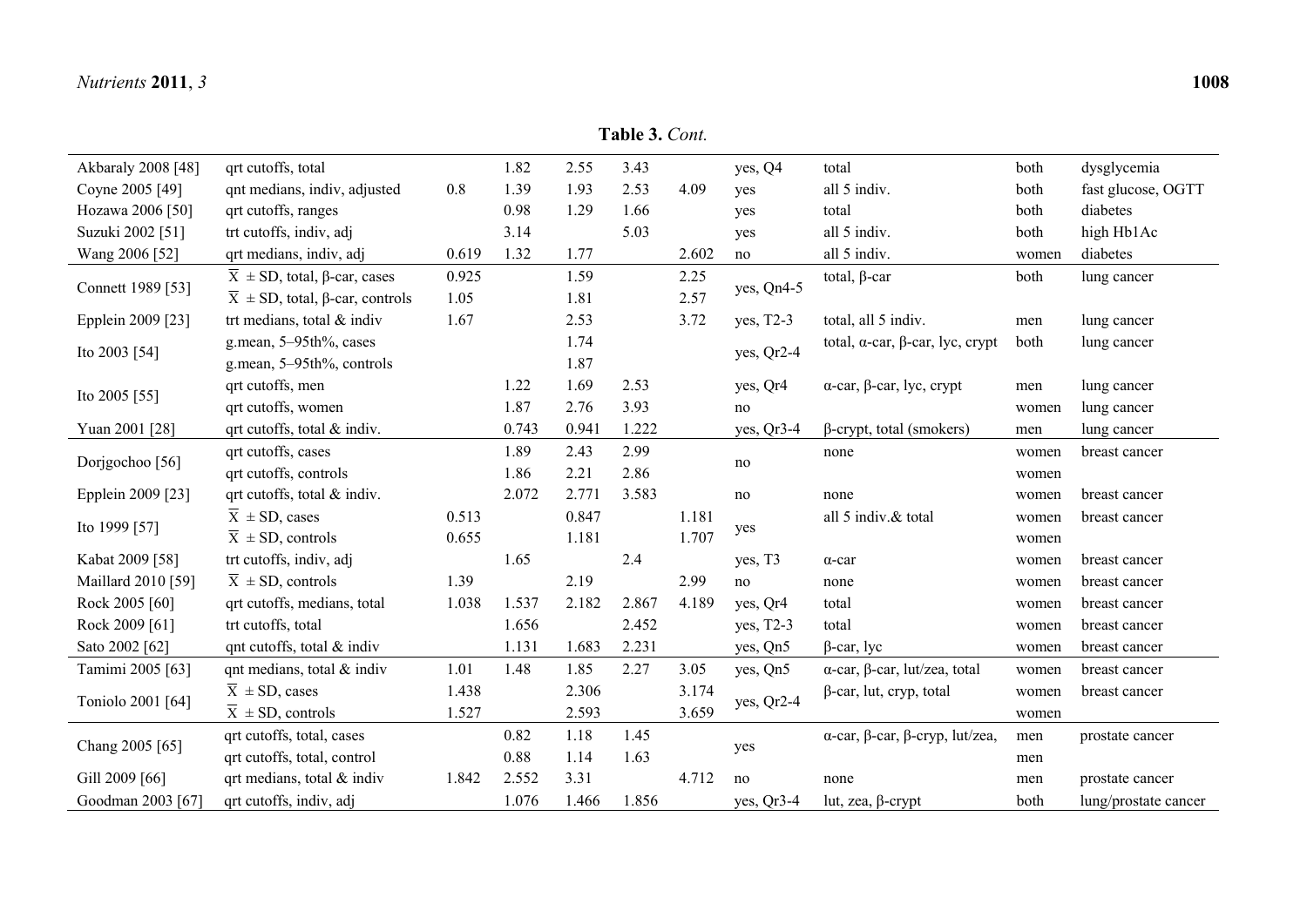Nomura 1997 [81]

| Table 3. Cont.   |                                   |      |       |       |       |       |             |                               |     |                                   |
|------------------|-----------------------------------|------|-------|-------|-------|-------|-------------|-------------------------------|-----|-----------------------------------|
| Huang 2003 [68]  | qnt cutoffs, indiv, adj           |      | 1.030 | .476  | 1.91  |       | no          | none                          | men | prostate cancer                   |
| Key 2007 [69]    | $q$ nt cutoffs, lyc & total       |      | l.27  | .82   | 2.32  |       | yes, Qr4    | lyc, total                    | men | prostate cancer, esp.<br>advanced |
| Lu 2001 [70]     | qrt cutoffs, indiv, adj           |      | 0.602 | 0.832 | 1.222 |       | yes, $Q3-4$ | lyc, zea, lut, $\beta$ -crypt | men | prostate cancer                   |
| Peters 2007 [71] | qnt medians, indiv, adj           | .233 | 777   | 2.225 | 2.708 | 3.843 | no          | lyc, $\beta$ -car             | men | prostate cancer                   |
| Vogt 2002 [72]   | qrt cutoffs, min, max, indiv, adj |      | 0.879 | .285  | .745  |       | yes, $Q4$   | lyc.                          | men | prostate cancer, esp.<br>advanced |

 $\begin{array}{cccc}\n\text{Jiang 2005 [74]} & \text{qrt cutoffs, men} \\
\text{qrt cutoffs, women} & \text{drougher} & \text{drougher} & \text{drougher} & \text{drougher} & \text{drougher} & \text{drougher} & \text{drougher} & \text{drougher} & \text{drougher} & \text{drougher} & \text{drougher} & \text{drougher} & \text{drougher} & \text{drougher} & \text{drougher} & \text{drougher} & \text{drougher} & \text{drougher} & \text{drhigher} & \text{drhigher} & \text{drhigher} & \text{drhigher}$ Steck-Scott 2004 [75] qrt medians, total & indiv 0.972 1.376 1.78 2.495 yes, Q4  $\alpha$ -car, β-car, total both polyps in colon trt medians, men, total & indiv and indivergial 1.48 1.59 2.21 yes, T2-3 total men colorectal cancer tredians, women, total & indiv, 2.06 2.55 2.96 no α-car, total women colorectal cancer Jenab 2006 [26] qrt cutoffs, total & indiv 1.294 1.811 2.494 yes, Qr4 β-cryp, zea, total both gastric cancer Persson 2008 [77] art cutoffs, medians, indiv, adj  $0.668$  1.109 1.723 2.274 2.932 yes, Or3-4 α-car, β-car men gastric cancer Yuan 2004 [78] qrt cutoffs, indiv, adj 0.571 0.818 1.138 yes, Qr4 <sup>α</sup>-car, β-car, lyc men gastric cancer Goodman 1998 [25] qrt cutoffs, total & indiv. 1.71 2.183 2.826 yes, Qr3-4 crypt, total women cervical dysplasia Nagata 1999 [79] trt medians, indiv, adj 2.357 3.518 5.707 yes, T2-3 α-car, lyc women cervical dysplasia Schiff 2001 [80] trt cutoffs, indiv, adj 2.141 2.728 yes, T3 α-car, β-crypt, lut/zea women cervical dysplasia  $X \pm SD$ , cases 0.713 1.521 2.329 yes, T2-3 <sup>α</sup>-car, β-car, β-crypt,  $\alpha$  cat,  $\rho$  cat,  $\rho$  crypt, men<br>total

Zhang 2007 [73] qrt medians, indiv, adj 0.673 1.064 1.444 2.218 yes, Q4 lyc men prostate cancer

<sup>†</sup> qnt = quintile, qrt = quartile, trt = tertile,  $\bar{X}$  = arithmetic mean, SD = standard deviation, adj = individual carotenoids summed and adjusted to better fit total carotenoid approximations:  $\frac{1}{2}$  On = quintile, Or = quartile, T = tertile. The quartiles with statistically different outcomes compared to the lowest partition are listed; § <sup>α</sup>-car = <sup>α</sup>-carotene, β-car = β-carotene, lut = lutein, zea = zeaxanthin, lyc = lycopene.

Delcourt 2006 [82] trt cutoffs, indiv, adj 1.119 3.085 yes, T2-3 zea, lut, α-car both age-related age-related age-related age-related age-related age-related age-related age-related age-related age-related age-related age

 $\overline{X}$   $\pm$  SD, controls 0.955 1.774 2.593 men

upper aerodigestive

tract cancer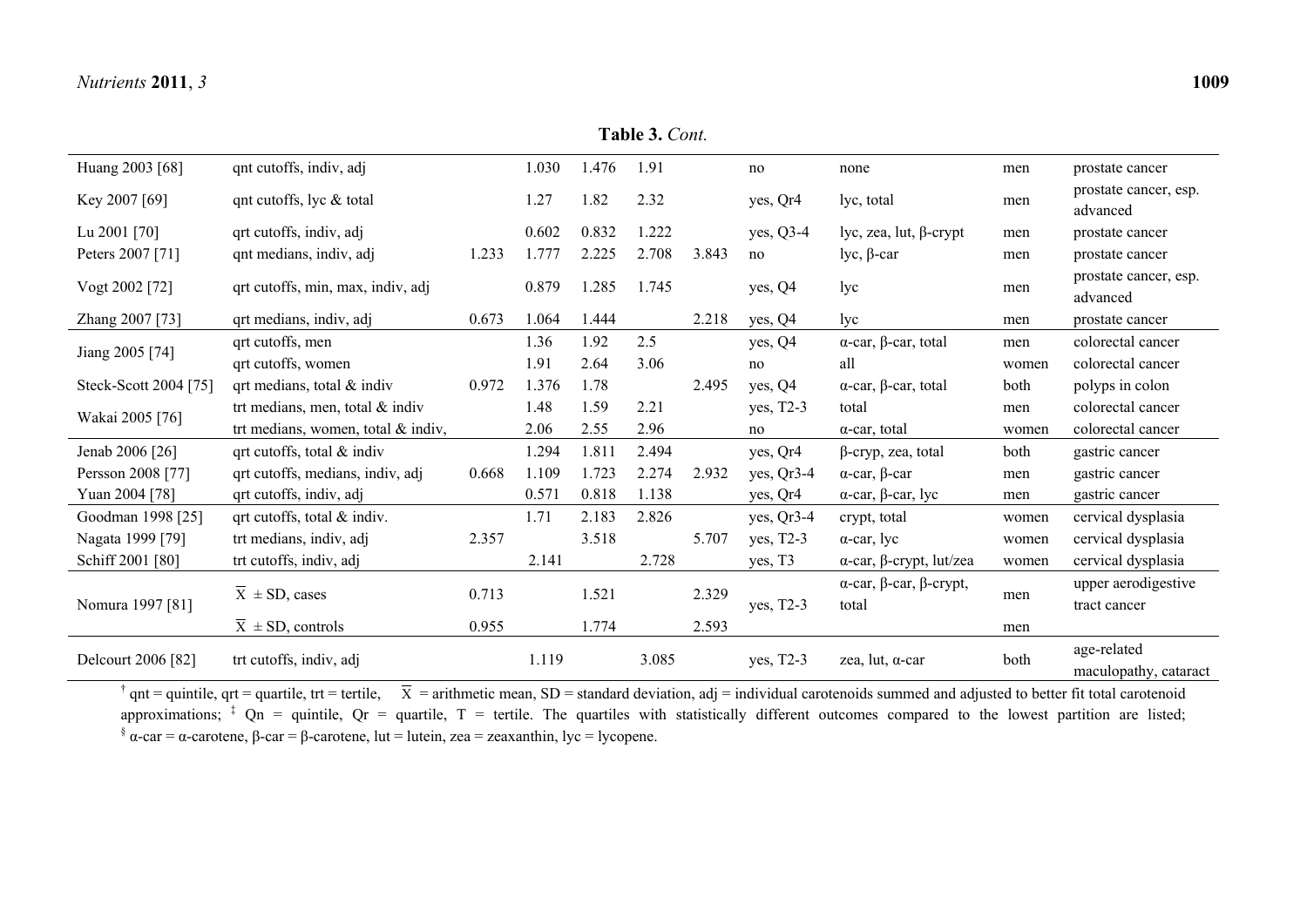#### **3. Summary of Studies**

Table 3 lists the sixty-two studies that reported complete information on carotenoid concentrations and health outcomes. The studies are listed alphabetically within categories of health outcomes. The divisions of the partitions are listed. To aid in establishing cutoff points, the percentiles of the carotenoid concentrations within study populations are grouped together in five levels from percentiles 10–18, 20–40, 50–62.5, 66–80, and 84–90. Any values below the tenth percentile or above the ninetieth percentile were not included in the calculations for establishing cutoff points. These values are descriptive, but were not used in assigning risk of disease. Only eleven studies included this information.

The minimum and maximum concentrations for cutoff point 1 are 0.513 and 2.36  $\mu$ M, respectively. In the upper level, cutoff point 5, the minimum and maximum are  $1.181$  and  $6.57 \mu M$ .

There are nine studies that reported all cause mortality as the principal endpoint, five with cardiovascular endpoints, three with metabolic syndrome endpoints, two with inflammation or lipid peroxidation endpoints, five with diabetic endpoints, five with lung cancer, ten with breast cancer, nine with prostate cancer, three with colorectal endpoints, three with gastric cancer, three with cervical dysplasia, one with upper aerodigestive tract cancer, and one study with age-related maculopathy and cataract endpoints.

Table 4 lists the cutoff points across the percentiles of carotenoid concentrations. For all sixty-two studies the cutoff points ( $\pm$ standard error of the mean) are  $1.11 \pm 0.08$ ,  $1.47 \pm 0.08$ ,  $1.89 \pm 0.08$ ,  $2.52 \pm 0.13$ , and  $3.07 \pm 0.20$  µM. There are ten case-control studies included in the analysis, with health outcomes measured across the range of carotenoids within the participants. The averages across the levels did not change significantly, only in the third significant figure, when these case-control studies were excluded. There were 21 measurements of just men and 28 measures of just women. Across all partitions the women have higher concentrations of plasma carotenoids than men, ranging from about 0.15 µM higher at the lower end to more than 0.6 µM higher at cutoff points 3 and 4. There appears to be an international difference in carotenoid concentrations in men and women, most likely due to different gender-based dietary intakes around the world.

| Averages across Percentiles, µM | <b>Cutoff 1</b> | <b>Cutoff 2</b> | <b>Cutoff 3</b>   | <b>Cutoff 4</b> | Cutoff 5    |
|---------------------------------|-----------------|-----------------|-------------------|-----------------|-------------|
|                                 | $10 - 18%$      | $20 - 40%$      | $50 - 62.5\%$     | 66-80%          | 84-90%      |
| All Studies, $N = 62$           | 1.114           | 1.468           | 1.893             | 2.522           | 3.069       |
| $SEM^{\ddagger}$                | 0.078           | 0.079           | 0.085             | 0.129           | 0.204       |
| Men Only, $N = 21$              | 1.091           | 1.359           | 1.735             | 2.263           | 2.923       |
| Women Only, $N = 28$            | 1.237           | 1.800           | 2.336             | 3.025           | 3.411       |
| No Benefit studies, $N = 10$    | 1.251           | 1.747           | 2.357             | 2.873           | 3.641       |
| Benefit Studies, $N = 52$       | 1.123           | 1.463           | 1.874             | 3.012           | 3.679       |
| Carotenoid Health Index, µM     | $\leq$ 1        | 1 to $\leq 1.5$ | 1.5 to $\leq$ 2.5 | 2.5 to $\leq 4$ | >4          |
|                                 | Very High       | High            | Moderate          | Low Risk        | Very Low    |
|                                 | <b>Risk</b>     | <b>Risk</b>     | <b>Risk</b>       |                 | <b>Risk</b> |
|                                 |                 |                 |                   |                 |             |
|                                 |                 |                 |                   |                 |             |

**Table 4.** Summary of Data for the Carotenoid Health Index.

<sup>‡</sup> SEM = Standard Error of the Mean. Number of data points for the cutoff points are 32, 56, 72, 52, and 32 for cutoffs 1 to 5, respectively.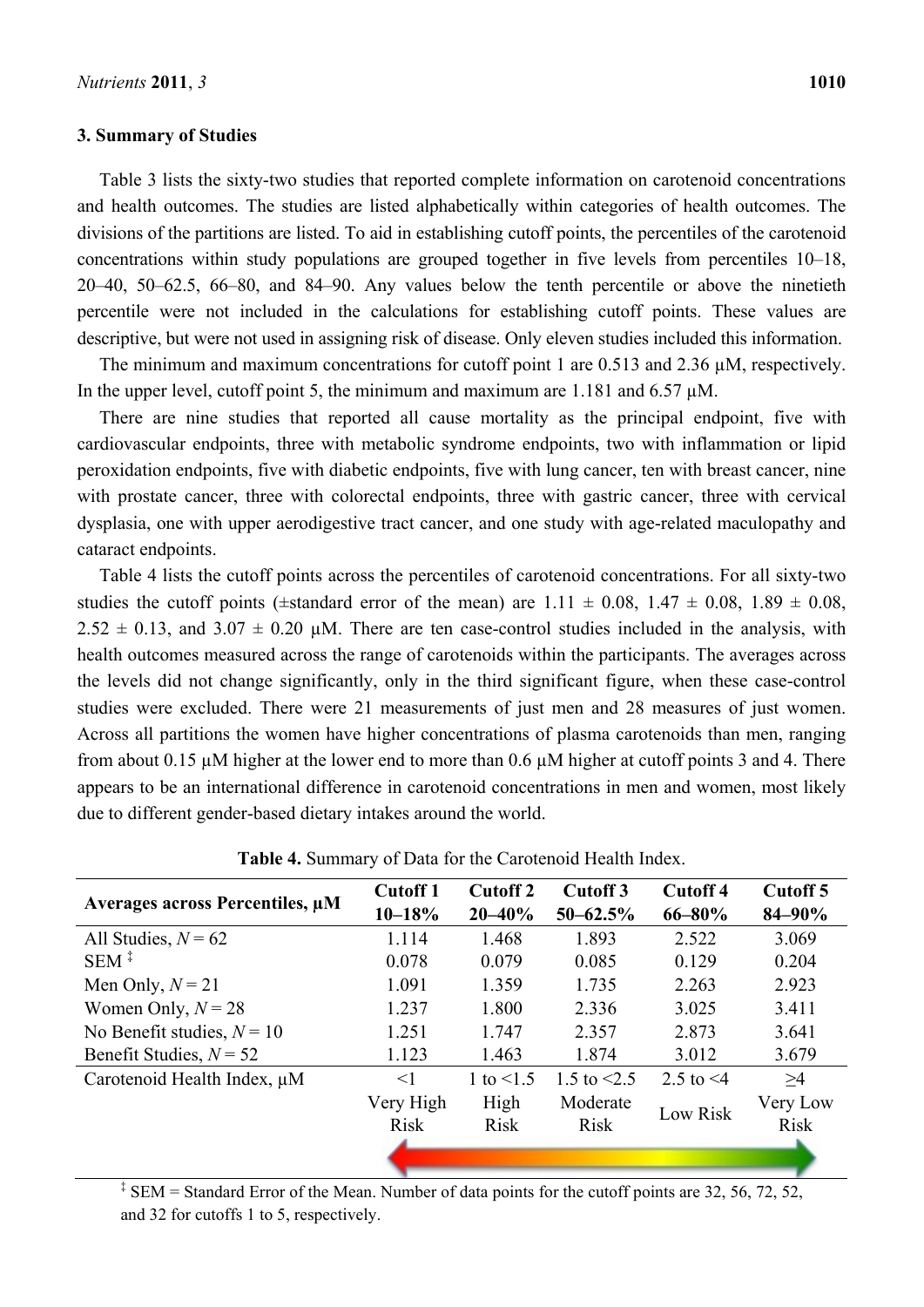Within the sixty-two studies there are 52 that reported a benefit. Some studies had benefits for total carotenoids and three or four individual carotenoids, while others only found a significant effect from one individual carotenoid and even only in a sub-group of the study (men, or just non-smokers, or just advanced prostate cancer), as shown in Table 3. A comparison of the average carotenoid concentration at each cutoff point is given in Table 4. The studies with benefits had a slightly lower bottom cutoff, but the upper cutoff was about the same. Cutoff points 2 and 3 were substantially higher on average in the studies with no benefits, indicating that the populations in the no-benefit studies probably had concentrations that were skewed further to the right, though the highs and lows were not all that different. This might be part of the reason that some benefit was found in some studies but not in others. There may be publication bias towards positive studies in the literature, but an attempt were made within this review to ensure that studies were not excluded or included based on whether or not a benefit was found.

#### **4. Threshold, Dose-Response, or Triage Mechanism**

One major question regarding carotenoids is whether there is a threshold effect, or whether there is a continuous dose-response effect up through at least the concentrations commonly seen in populations. Within these sixty-two studies there were 40 that had multivariate regression models that gave odds ratios across the range of carotenoids within the study populations (see Table 3, Benefit, Fraction column). From these models it is apparent which fractions of the population are significantly different from the reference fraction, usually the lowest fraction. So, of these 40 studies there were 24 studies in which only the top tertile or top one or two quartiles or quintiles had a statistically different positive health outcome from the lowest reference fraction. There were 16 studies in which only the lowest fraction had a statistically different health outcome from the rest of the population.

Whether there is a threshold or dose-response may depend on the particular outcome. In all of the studies that reported all-cause mortality only the lowest partition of the population seemed to be at risk due to low levels of carotenoids. There seemed to be a threshold for this particular outcome. However, for metabolic syndrome or dysglycemia only the upper tertile or top two quartiles had a significant benefit compared to the lowest tertile or quartile. For cancer outcomes the results are mixed, but overall favor a significant benefit only in the upper concentrations of carotenoids.

Perhaps there is a triage effect for carotenoids, as proposed for other nutrients by Bruce Ames. McCann and Ames demonstrated such an effect for vitamin K [83]. The triage concept is that nutrients will go to the systems of the body that are most critical for short-term survival first. Then if there is a sufficient quantity of the micronutrient all of the other systems of the body will also receive a beneficial amount to prevent subtler dysfunction and age-related disease. The amounts of carotenoids needed to avoid mortality from any cause may be less than the amount to help prevent dysglycemia, diabetes, and some forms of cancer.

The mechanism or mechanisms by which the triage effect might take place with carotenoids is not certain. However, it is known that carotenoids have functions beyond their antioxidant properties. *In vitro* studies with AGS gastric cells showed that β-carotene and lutein both showed anti-inflammatory action. Not only did β-carotene and lutein cause a reduction in the levels of reactive oxygen species when the gastric cells were exposed to  $H_2O_2$ , indicating antioxidant activity, but there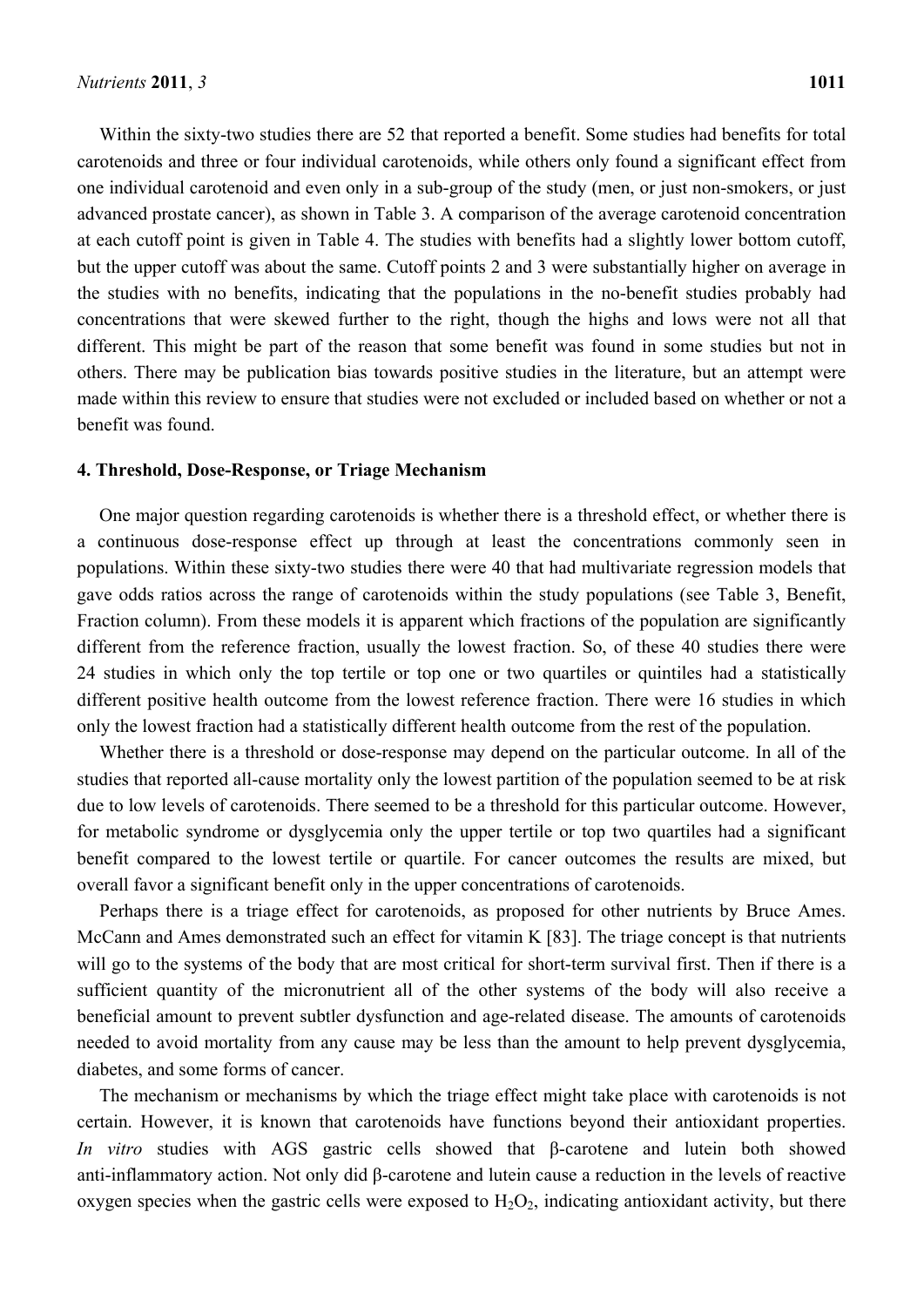was also an inhibition of the activation of NF-κB and the subsequent expression of IL-8, indicating anti-inflammatory activity [84]. In a study of preterm infants supplemented with β-carotene, lutein, and lycopene compared to unsupplemented preterm infants and full-term infants fed human milk, Rubin and coworkers [85] found that the supplemented infants had decreased concentrations of C-reactive protein, a marker of systemic inflammation. The supplemented group also had greater rod photoreceptor sensitivity, indicating that lutein had protective effects for the retina of pre-term infants as well. More beneficial effects of lutein for retinal health were found in a mouse model of endotoxin-induced uveitis. Along with a reduction in reactive oxygen species in the retina neural cells, the negative effects of inflammation (a decrease in rhodopsin expression, shortening of outer segments of outer photoreceptor cells, levels of STAT3 activation and downstream inflammatory cytokines), were all prevented by lutein treatment given before and concurrently with the endotoxin to induce inflammation in the mice [86]. Together these studies indicate that carotenoids can suppress the inflammatory cascade and normalize cellular function.

Carotenoids have been shown to have specific anti-cancer properties as well. Lycopene induced apoptosis in LNCaP human prostate cancer cells at 0.3 to 3.0 µmol/L [87] or at 1 and 5 µmol/L [88]. Kotake-Nara and coworkers [89] studied the effect of 15 different carotenoids on the growth of three different prostate cancer cell lines. At 20  $\mu$ mol/L neoxanthin from spinach and fucoxanthin from brown algae decreased cell viability at least 85% in all three cell lines via apoptotic mechanisms. Significant effects were also seen for phytofluene, ζ-carotene, and lycopene. Lycopene, and to a smaller extent β-carotene, enhanced gap junction communication in KB-1 cells derived from human oral cancer [90]. In 10T1/2 cells Zhang and coworkers [91] found that β-carotene, canthaxanthin, lutein, lycopene, and α-carotene all increased gap junctional communication, which was not correlated with the carotenoids' pro-vitamin A activity or ability to quench lipid peroxidation. Physiological concentrations of β-carotene inhibited cell growth in several human colon adenocarcinoma cell lines by inducing cell cycle arrest in  $G_2/M$  phase and apoptosis [92]. Palozza and coworkers [93] also found that tomatoes digested *in vitro* were able to stop the growth of colon adenocarcinoma cell lines HT-29 and HCT-116 and induce apoptosis. Similar results were also seen in tomatoes genetically modified to express large amounts of β-carotene [94]. Induction of apoptosis by β-carotene via the caveolin-1 pathway, an intracellular signaling pathway usually deregulated in cancer cells, showed yet another mechanism for carotenoids to act [95]. Carotenoids also have antimetastatic activity. Lycopene inhibited adhesion, migration, and invasion of SK-Hep1 human hepatoma cells [96]. *In vivo* inhibition of metastasis was shown in a follow-up study by injecting SK-Hep1 cells into athymic nude mice that had been treated for two weeks with placebo or lycopene or β-carotene. Mice treated with lycopene or β-carotene had significantly reduced numbers of metastasized tumors in the lungs, and smaller cross-sectional area of the tumors [97]. Lycopene, but not β-carotene, also decreased the positive rate of proliferating cellular nuclear antigen (PCNA), the concentration of vascular endothelial growth factor (VEGF), and protein expressions of PCNA, and MMP-9 (matrix metalloproteinase-9) in lung tissue.

Nutragenomic research using microarrays found that lycopene modulated the expression of 391 genes in estrogen-positive breast cancer cells, but not in estrogen-negative breast cancer cells or fibrocystic breast cells [98]. Genetic pathways affected included apoptosis, cell communication, MAPK and cell cycle, xenobiotic metabolism, fatty acid biosynthesis and gap junctional communication.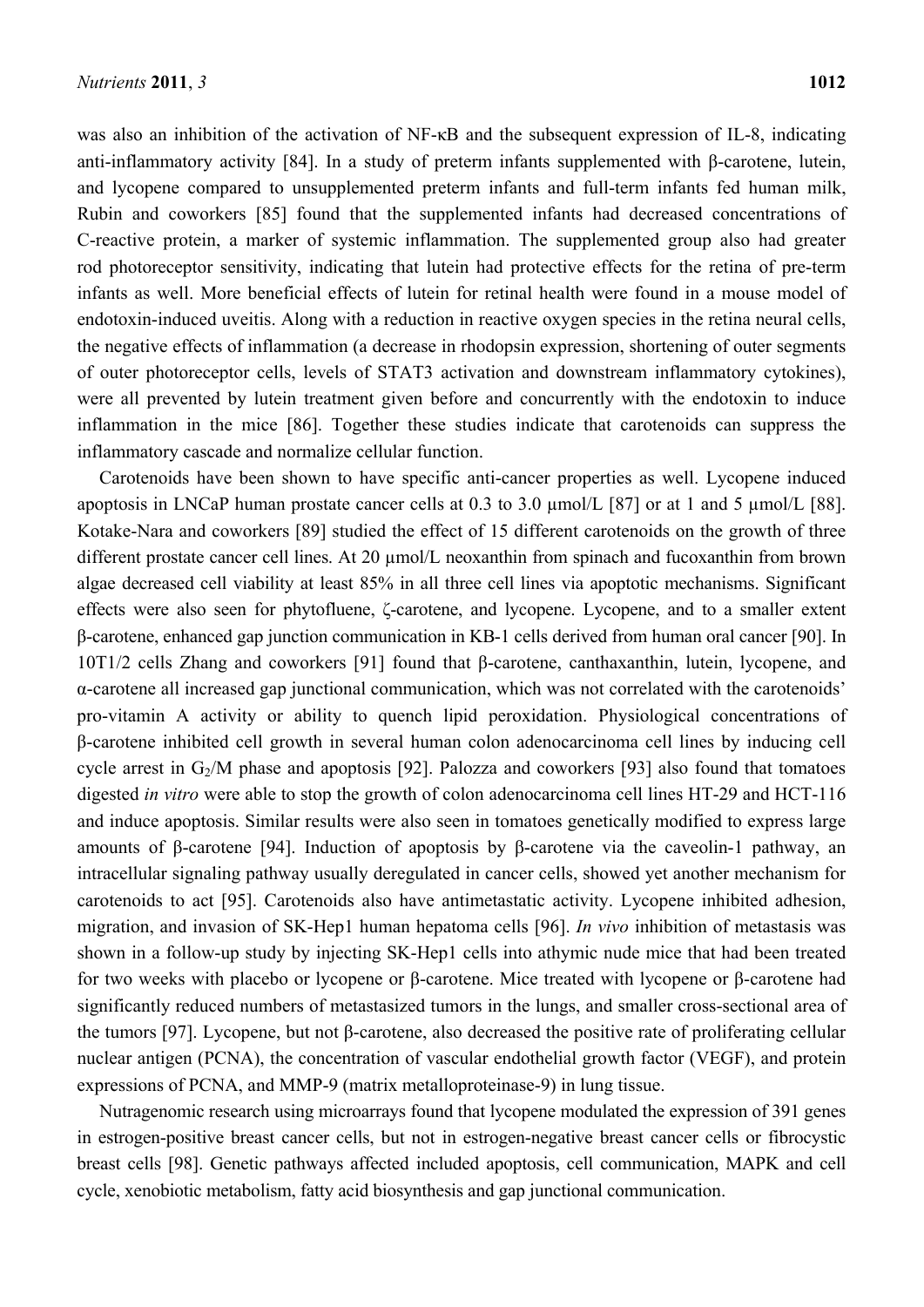There are so many pathways that respond to carotenoids that it is quite possible that a triage mechanism is present. Some molecular switches may be inhibited or activated at low concentrations of certain carotenoids while other pathways are abnormally active until the concentrations are much higher. It is unlikely that all cellular pathways are equally affected at the same concentration of carotenoids. So, while there may seem to be a threshold above which some outcomes are not affected, it is much more likely that there are molecular pathways and systems in the body that would benefit from higher plasma levels of carotenoids.

#### **5. Protective Concentration of Total Carotenoids**

In Table 4 the proposed Carotenoid Health Index is given. This index is based on the cutoff points of carotenoid concentrations associated with the health outcomes in the sixty-two studies reviewed here. The category most strongly associated with negative health outcomes is less than 1  $\mu$ M. This category is associated with the lowest quartile or quintile in most population-based studies. In the intermediate range there is some protection, with increasing amounts as the concentration is increased. Category 4, from 2.5 to 4  $\mu$ M is associated with positive health outcomes in many studies. This amount is greater than the 90th percentile of the USA population in a recent survey [99].

There is a higher category, greater than  $4 \mu M$ , which may be associated with even greater health benefits. Five of the sixty-two studies had upper partitions of the study population in this range (see Table 3, Cutoff 4 and 5 columns). It isn't clear exactly where the cutoff should be for this upper range to indicate where the greatest health benefits begin. It could be 5 µM or 3.5 µM rather than 4 µM. There is not a lot of evidence at these higher levels of plasma carotenoids because these high levels are not frequently found in the general population. However, among sub-groups that consume very large amounts of fruits, vegetables, especially leafy greens, and vegetable juice, there may be health benefits associated with high levels of carotenoids. Self-reported health outcomes from people following programs like the Hallelujah Diet, though anecdotal in nature, seem to indicate some benefits from such high intakes of colorful plant foods.

One limitation of The Carotenoid Health Index is that it is limited to people who do not have a chronic thyroid, liver, or kidney disease which causes carotenemia. Though high plasma carotenoid levels are usually due to high dietary intakes and a high overall total antioxidant intake [20], it is possible that a disease process itself might cause abnormally high levels of carotenoids in the plasma as well as in the skin [100].

It is an assumption here in this review that when concentrations of total carotenoids are at a protective level, the individual levels will also be at protective levels. In the intermediate range there may be some protection from just one carotenoid or another, but at a sufficiently high range of total carotenoids there should be protective amounts of all of the individual carotenoids. So, if the total carotenoid level is targeted then all of the individual carotenoids will follow. (The only exception to this may be lycopene and astaxanthin that occur in only a few foods.) From a public health standpoint, the main message is to eat a variety of antioxidant-rich and carotenoid-rich fruit and vegetables (not just tomatoes or carrots) to increase the total carotenoids to a concentration that will include protective concentrations of the individual carotenoids.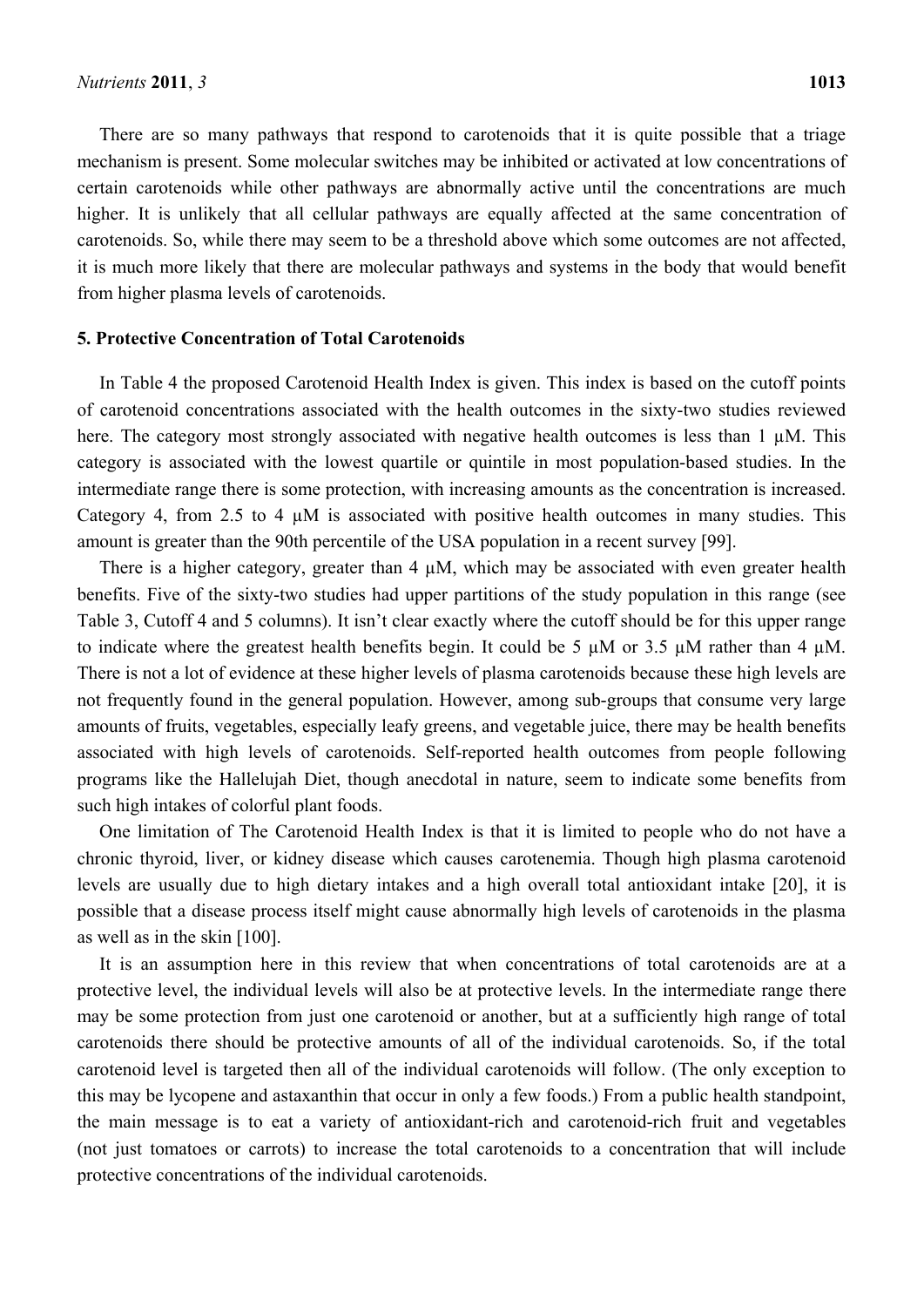#### **6. Implications of the Carotenoid Health Index**

If a low risk category of total plasma carotenoids is greater than 2.5 µM, as the evidence from these 62 studies seems to indicate, and a very low risk category above 4  $\mu$ M, what are the implications for public health policy? First, having an absolute standard for carotenoid concentrations will help guide future research and interpretation of measurements of carotenoids in populations. Knowing how a study population compares to other populations is critical to understanding why health goals have or haven't been achieved. The carotenoid health index assists in this interpretation.

A second implication is that the carotenoids health index gives a reference for intervention studies to aim for achieving. If a dietary pattern or a food raises the total carotenoid concentration up to a protective level, then it is more likely to result in positive health outcomes, though this has not yet been proven in randomized controlled trials. If a proposed dietary pattern does not raise the total plasma carotenoid concentration to a protective level, it gives some insights into perhaps why the study did not yield very positive results. The carotenoid health index provides an objective standard to help researchers and scientists design successful trials. The carotenoid health index also gives researchers sufficient scientific justification for applying for research funds for trials that may seem extreme, but will actually raise plasma carotenoid concentrations to protective concentrations, hopefully leading to more positive study results.

Third, if this review is correct in its assessment of the scientific literature, the carotenoid health index indicates that essentially the entire population of the USA and most of the populations of other countries do not have protective concentrations of plasma carotenoids. More research should be done to demonstrate the most effective ways to improve this measurement. It will most likely include more carotenoid-rich foods, but it may also require replacing junk food and sugary foods and beverages with highly nutritious foods, even foods not high in carotenoids. The total antioxidant capacity of the entire diet needs to be raised to fully utilize the carotenoids that are being eaten [20]. This should be a much higher national priority for all countries that wish to improve the health and productivity of their citizens and to overcome the burden of rising health care costs associated with chronic diseases.

There are dietary supplements containing mixed carotenoids that will boost a person's plasma carotenoid concentration. However, the studies summarized here did not use such dietary supplements, so there is very little scientific support for the use of dietary supplements of carotenoids to improve health outcomes. It is true that carotenoids are bioactive compounds, but there are many other compounds in fruits and vegetables that are also beneficial and should be included in the diet. Though unscrupulous marketers may use the carotenoid health index for selling dietary supplements, responsible scientists and food producers need to emphasize the use of foods and whole food products to improve plasma carotenoid concentrations. We have painfully learned that just adding a β-carotene supplement to one's diet will increase the risk of lung cancer in smokers [101]. Such mistakes should not be repeated.

#### **7. Conclusions**

The Carotenoid Health Index gives researchers and scientists an objective tool that encompasses the vast literature on plasma carotenoids and health outcomes. From planning clinical trials to evaluating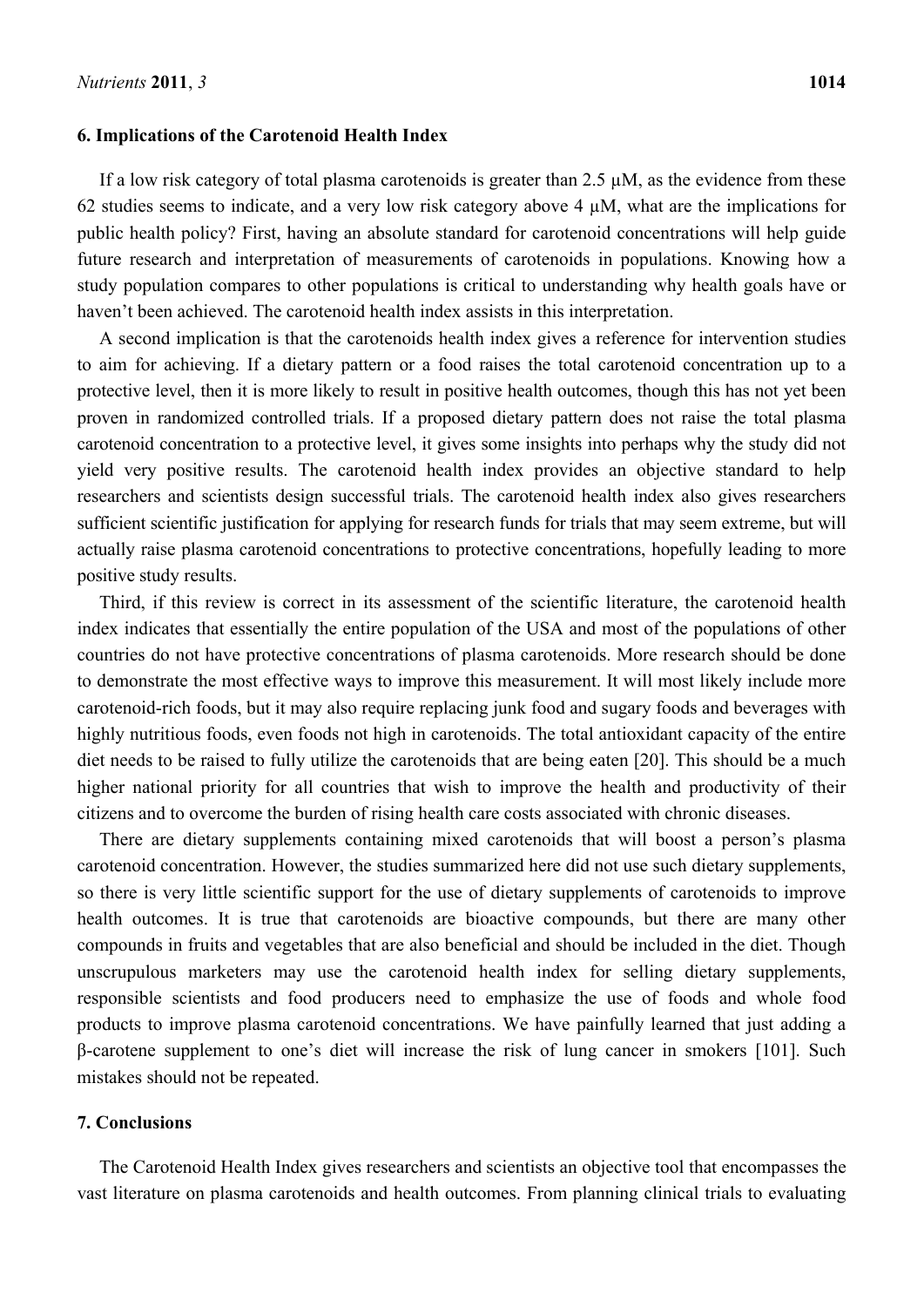study results, this index gives them a tool for understanding one of their objectives. Rather than just looking at increasing servings of fruits and vegetables, scientists can aim for a biological response that can vary considerably between different individuals even when eating identical diets. However, while more research is being conducted, public health policy has clear evidence that the lack of vegetables in the modern diet is the most important flaw on the dining table, and the carotenoid health index points out this flaw with unwavering clarity. If the intake, absorption, assimilation, and metabolism of fruits and vegetables was such that the tenth percentile of plasma total carotenoids, rather than the ninety-fifth percentile, was near 2.5 µM in the USA and every other nation, then there would be a vast improvement in health and productivity.

## **Conflict of Interest**

Michael Donaldson is a research scientist at the Hallelujah Acres Foundation, a foundation for investigations pertaining to the Hallelujah Diet. Funding for this review was provided by the Hallelujah Acres Foundation.

## **References**

- 1. Steinmetz, K.A.; Potter, J.D. Vegetables, fruit, and cancer. I. Epidemiology. *Cancer Causes Control* **1991**, *2*, 325–357.
- 2. Block, G.; Patterson, B.; Subar, A. Fruit, vegetables, and cancer prevention: A review of the epidemiological evidence. *Nutr. Cancer* **1992**, *18*, 1–29.
- 3. Doll, R.; Peto, R. The causes of cancer: Quantitative estimates of avoidable risks of cancer in the United States today. *J. Natl. Cancer Inst.* **1981**, *66*, 1191–1308.
- 4. Willett, W.C. Diet and cancer: One view at the start of the millennium. *Cancer Epidemiol. Biomark. Prev.* **2001**, *10*, 3–8.
- 5. Bingham, S.; Luben, R.; Welch, A.; Low, Y.L.; Khaw, K.T.; Wareham, N.; Day, N. Associations between dietary methods and biomarkers, and between fruits and vegetables and risk of ischaemic heart disease, in the EPIC Norfolk Cohort Study. *Int. J. Epidemiol.* **2008**, *37*, 978–987.
- 6. Bingham, S.A.; Luben, R.; Welch, A.; Wareham, N.; Khaw, K.-T.; Day, N. Are imprecise methods obscuring a relation between fat and breast cancer? *Lancet* **2003**, *362*, 212–214.
- 7. Freedman, L.S.; Potischman, N.; Kipnis, V.; Midthune, D.; Schatzkin, A.; Thompson, F.E.; Troiano, R.P.; Prentice, R.; Patterson, R.; Carroll, R.; Subar, A.F. A comparison of two dietary instruments for evaluating the fat-breast cancer relationship. *Int. J. Epidemiol.* **2006**, *35*, 1011–1021.
- 8. Dahm, C.C.; Keogh, R.H.; Spencer, E.A.; Greenwood, D.C.; Key, T.J.; Fentiman, I.S.; Shipley, M.J.; Brunner, E.J.; Cade, J.E.; Burley, V.J.; *et al*. Dietary fiber and colorectal cancer risk: A nested case-control study using food diaries. *J. Natl. Cancer Inst.* **2010**, *102*, 614–626.
- 9. Hu, F.B.; Manson, J.E.; Stampfer, M.J.; Colditz, G.; Liu, S.; Solomon, C.G.; Willett, W.C. Diet, lifestyle, and the risk of type 2 diabetes mellitus in women. *N. Engl. J. Med.* **2001**, *345*, 790–797.
- 10. Stampfer, M.J.; Hu, F.B.; Manson, J.E.; Rimm, E.B.; Willett, W.C. Primary prevention of coronary heart disease in women through diet and lifestyle. *N. Engl. J. Med.* **2000**, *343*, 16–22.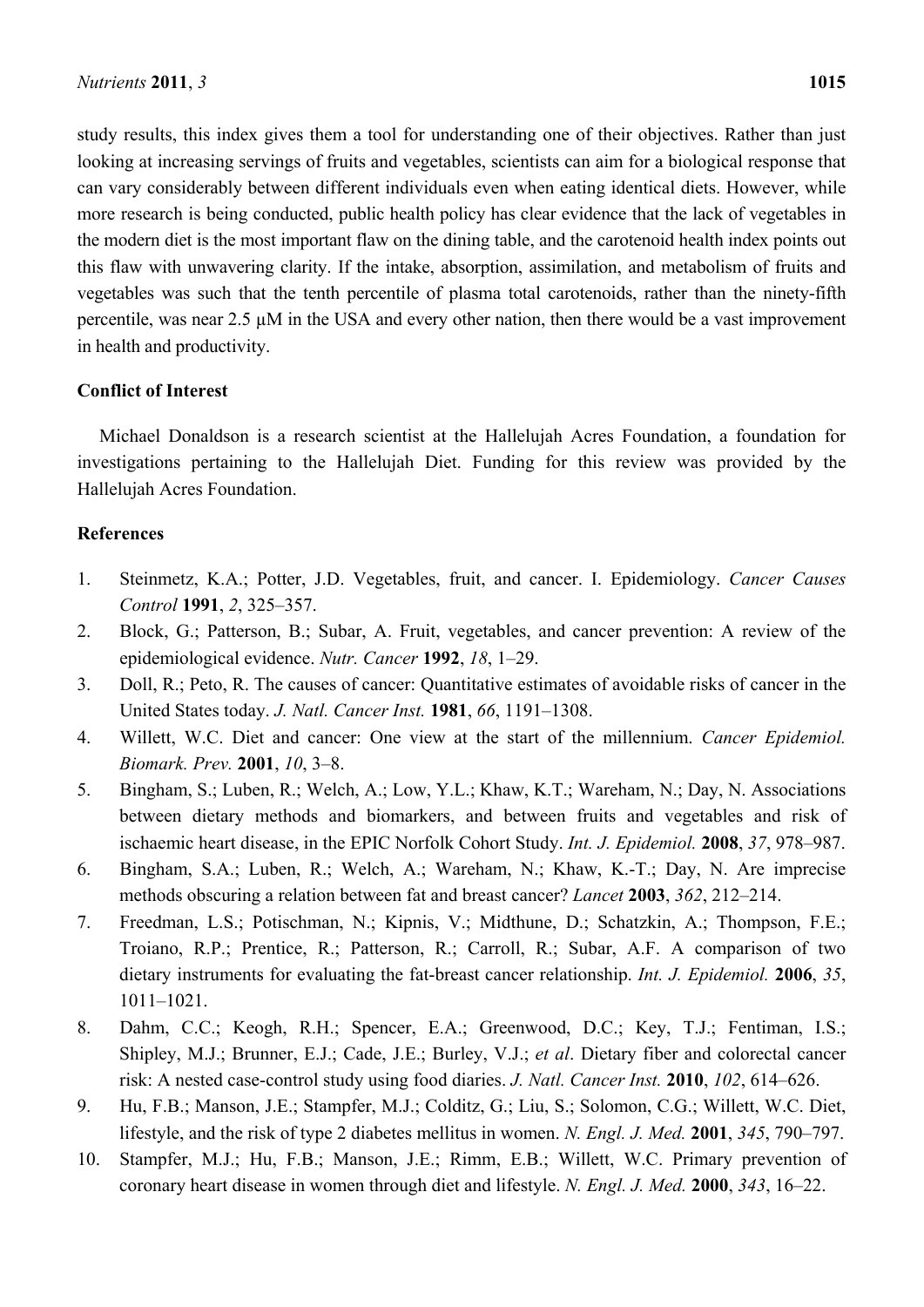- 11. Platz, E.A.; Willett, W.C.; Colditz, G.A.; Rimm, E.B.; Spiegelman, D.; Giovannucci, E. Proportion of colon cancer risk that might be preventable in a cohort of middle-aged US men. *Cancer Causes Control* **2000**, *11*, 579–588.
- 12. Mozaffarian, D.; Kamineni, A.; Carnethon, M.; Djousse, L.; Mukamal, K.J.; Siscovick, D. Lifestyle risk factors and new-onset diabetes mellitus in older adults: The cardiovascular health study. *Arch. Intern. Med.* **2009**, *169*, 798–807.
- 13. Bazzano, L.A.; Li, T.Y.; Joshipura, K.J.; Hu, F.B. Intake of fruit, vegetables, and fruit juices and risk of diabetes in women. *Diabetes Care* **2008**, *31*, 1311–1317.
- 14. Giovannucci, E.; Rimm, E.B.; Stampfer, M.J.; Colditz, G.A.; Ascherio, A.; Willett, W.C. Intake of fat, meat, and fiber in relation to risk of colon cancer in men. *Cancer Res.* **1994**, *54*, 2390–2397.
- 15. Williams, R. *Biochemical Individuality*, 1st ed.; McGraw-Hill: New York, NY, USA, 1998.
- 16. Campbell, D.R.; Gross, M.D.; Martini, M.C.; Grandits, G.A.; Slavin, J.L.; Potter, J.D. Plasma carotenoids as biomarkers of vegetable and fruit intake. *Cancer Epidemiol. Biomark. Prev.* **1994**, *3*, 493–500.
- 17. Forman, M.; Lanza, E.; Yong, L.; Holden, J.; Graubard, B.; Beecher, G.; Meltiz, M.; Brown, E.; Smith, J. The correlation between two dietary assessments of carotenoid intake and plasma carotenoid concentrations: Application of a carotenoid food-composition database. *Am. J. Clin. Nutr.* **1993**, *58*, 519–524.
- 18. Jansen, M.C.J.F.; van Kappel, A.L.; Ocké, M.C.; van't Veer, P.; Boshuizen, H.C.; Riboli, E.; Bueno-de-Mesquita, H.B. Plasma carotenoid levels in Dutch men and women, and the relation with vegetable and fruit consumption. *Eur. J. Clin. Nutr.* **2004**, *58*, 1386–1395.
- 19. Al-Delaimy, W.K.; Ferrari, P.; Slimani, N.; Pala, V.; Johansson, I.; Nilsson, S.; Mattisson, I.; Wirfalt, E.; Galasso, R.; Palli, D.; *et al*. Plasma carotenoids as biomarkers of intake of fruits and vegetables: Individual-level correlations in the European Prospective Investigation into Cancer and Nutrition (EPIC). *Eur. J. Clin. Nutr.* **2005**, *59*, 1387–1396.
- 20. Del Rio, D.; Valtuena, S.; Pellegrini, N.; Bianchi, M.A.; Ardigo, D.; Franzini, L.; Scazzina, F.; Monti, L.; Zavaroni, I.; Brighenti, F. Intervention study with a high or low antioxidant capacity diet: Effects on circulating β-carotene. *Eur. J. Clin. Nutr.* **2009**, *63*, 1220–1225.
- 21. Dwyer, J.H.; Paul-Labrador, M.J.; Fan, J.; Shircore, A.M.; Merz, C.N.B.; Dwyer, K.M. Progression of carotid intima-media thickness and plasma antioxidants: The los angeles atherosclerosis study. *Arterioscler. Thromb. Vasc. Biol.* **2004**, *24*, 313–319.
- 22. Akbaraly, N.T.; Faure, H.; Gourlet, V.; Favier, A.; Berr, C. Plasma carotenoid levels and cognitive performance in an elderly population: Results of the EVA study. *J. Gerontol. A Biol. Sci. Med. Sci.* **2007**, *62*, 308–316.
- 23. Epplein, M.; Shvetsov, Y.; Wilkens, L.; Franke, A.; Cooney, R.; Le Marchand, L.; Henderson, B.; Kolonel, L.; Goodman, M. Plasma carotenoids, retinol, and tocopherols and postmenopausal breast cancer risk in the Multiethnic Cohort Study: A nested case-control study. *Breast Cancer Res.* **2009**, *11*, R49.
- 24. Epplein, M.; Franke, A.A.; Cooney, R.V.; Morris, J.S.; Wilkens, L.R.; Goodman, M.T.; Murphy, S.P.; Henderson, B.E.; Kolonel, L.N.; Le Marchand, L. Association of plasma micronutrient levels and urinary isoprostane with risk of lung cancer: The multiethnic cohort study. *Cancer Epidemiol. Biomark. Prev.* **2009**, *18*, 1962–1970.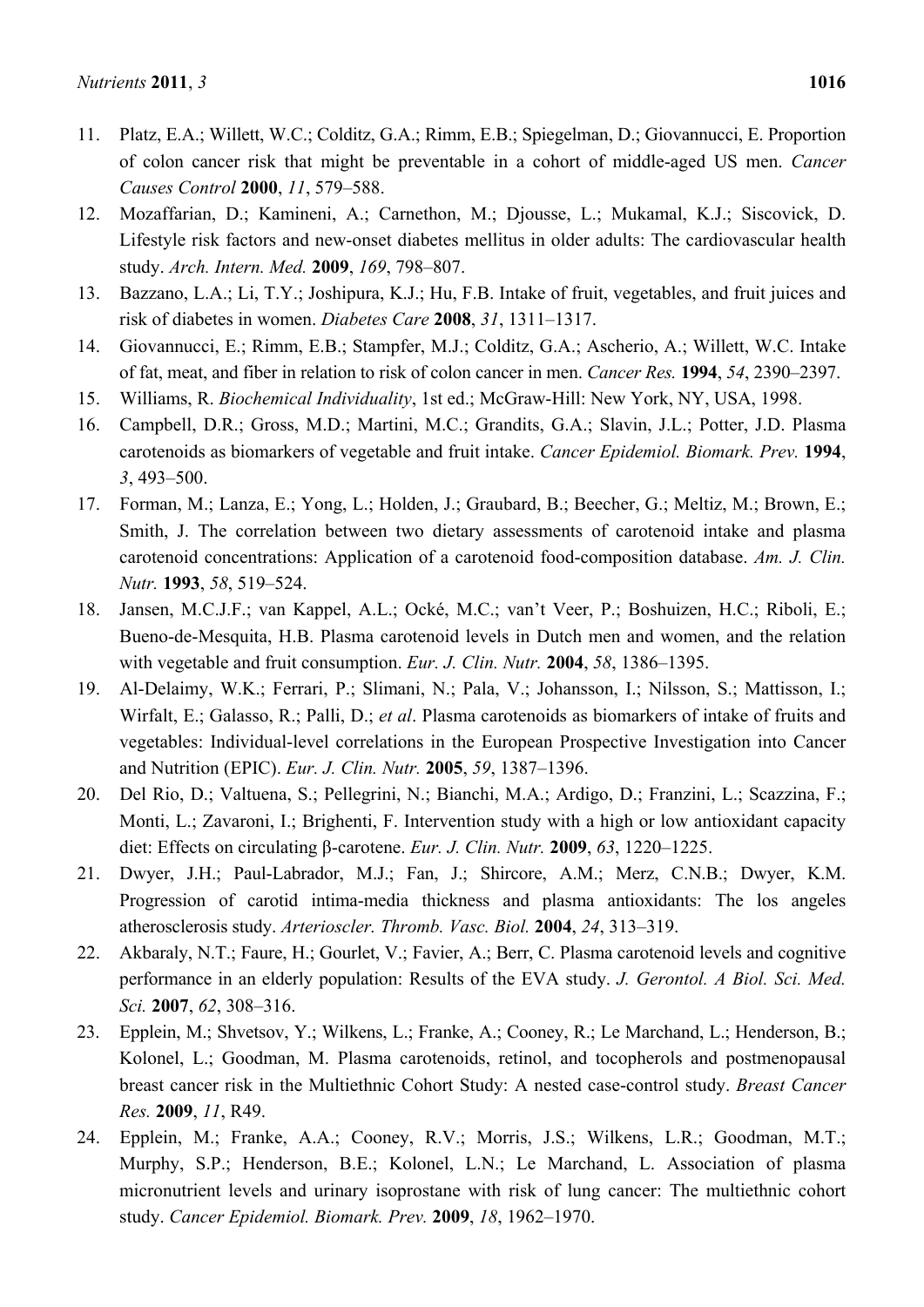- 25. Goodman, M.T.; Kiviat, N.; McDuffie, K.; Hankin, J.H.; Hernandez, B.; Wilkens, L.R.; Franke, A.; Kuypers, J.; Kolonel, L.N.; Nakamura, J.; *et al*. The association of plasma micronutrients with the risk of cervical dysplasia in Hawaii. *Cancer Epidemiol. Biomark. Prev.* **1998**, *7*, 537–544.
- 26. Jenab, M.; Riboli, E.; Ferrari, P.; Friesen, M.; Sabate, J.; Norat, T.; Slimani, N.; Tjonneland, A.; Olsen, A.; Overvad, K.; *et al*. Plasma and dietary carotenoid, retinol and tocopherol levels and the risk of gastric adenocarcinomas in the European prospective investigation into cancer and nutrition. *Br. J. Cancer* **2006**, *95*, 406–415.
- 27. Shardell, M.D.; Alley, D.E.; Hicks, G.E.; El-Kamary, S.S.; Miller, R.R.; Semba, R.D.; Ferrucci, L. Low-serum carotenoid concentrations and carotenoid interactions predict mortality in US adults: The third national health and nutrition examination survey. *Nutr. Res.* **2011**, *31*, 178–189.
- 28. Yuan, J.-M.; Ross, R.K.; Chu, X.-D.; Gao, Y.-T.; Yu, M.C. Prediagnostic Levels of serum β-cryptoxanthin and retinol predict smoking-related lung cancer risk in Shanghai, China. *Cancer Epidemiol. Biomark. Prev.* **2001**, *10*, 767–773.
- 29. Akbaraly, T.N.; Favier, A.; Berr, C. Total plasma carotenoids and mortality in the elderly: Results of the Epidemiology of Vascular Ageing (EVA) study. *Br. J. Nutr.* **2009**, *101*, 86–92.
- 30. Bates, C.J.; Hamer, M.; Mishra, G.D. Redox-modulatory vitamins and minerals that prospectively predict mortality in older British people: The national diet and nutrition survey of people aged 65 years and over. *Br. J. Nutr.* **2011**, *105*, 123–132.
- 31. De Waart, F.; Schouten, E.; Stalenhoef, A.; Kok, F. Serum carotenoids, α-tocopherol and mortality risk in a prospective study among Dutch elderly. *Int. J. Epidemiol.* **2001**, *30*, 136–143.
- 32. Lauretani, F.; Semba, R.D.; Dayhoff-Brannigan, M.; Corsi, A.M.; Di Iorio, A.; Buiatti, E.; Bandinelli, S.; Guralnik, J.M.; Ferrucci, L. Low total plasma carotenoids are independent predictors of mortality among older persons: The InCHIANTI study. *Eur. J. Nutr.* **2008**, *47*, 335–340.
- 33. Li, C.; Ford, E.S.; Zhao, G.; Balluz, L.S.; Giles, W.H.; Liu, S. Serum α-carotene concentrations and risk of death among US Adults: The third national health and nutrition examination survey follow-up study. *Arch. Intern. Med.* **2011**, *171*, 507–515.
- 34. Mayne, S.; Cartmel, B.; Lin, H.; Zheng, T.; Goodwin, W.J. Low plasma lycopene concentration is associated with increased mortality in a cohort of patients with prior oral, pharynx or larynx cancers. *J. Am. Coll. Nutr.* **2004**, *23*, 34–42.
- 35. Ray, A.L.; Semba, R.D.; Walston, J.; Ferrucci, L.; Cappola, A.R.; Ricks, M.O.; Xue, Q.-L.; Fried, L.P. Low serum selenium and total carotenoids predict mortality among older women living in the community: The women's health and aging studies. *J. Nutr.* **2006**, *136*, 172–176.
- 36. Sahyoun, N.R.; Jacques, P.F.; Russell, R.M. Carotenoids, vitamins C and E, and mortality in an elderly population. *Am. J. Epidemiol.* **1996**, *144*, 501–511.
- 37. Alipanah, N.; Varadhan, R.; Sun, K.; Ferrucci, L.; Fried, L.P.; Semba, R.D. Low serum carotenoids are associated with a decline in walking speed in older women. *J. Nutr. Health Aging* **2009**, *13*, 170–175.
- 38. Yang, Z.; Zhang, Z.; Penniston, K.L.; Binkley, N.; Tanumihardjo, S.A. Serum carotenoid concentrations in postmenopausal women from the United States with and without osteoporosis. *Int. J. Vitam. Nutr. Res.* **2008**, *78*, 105–111.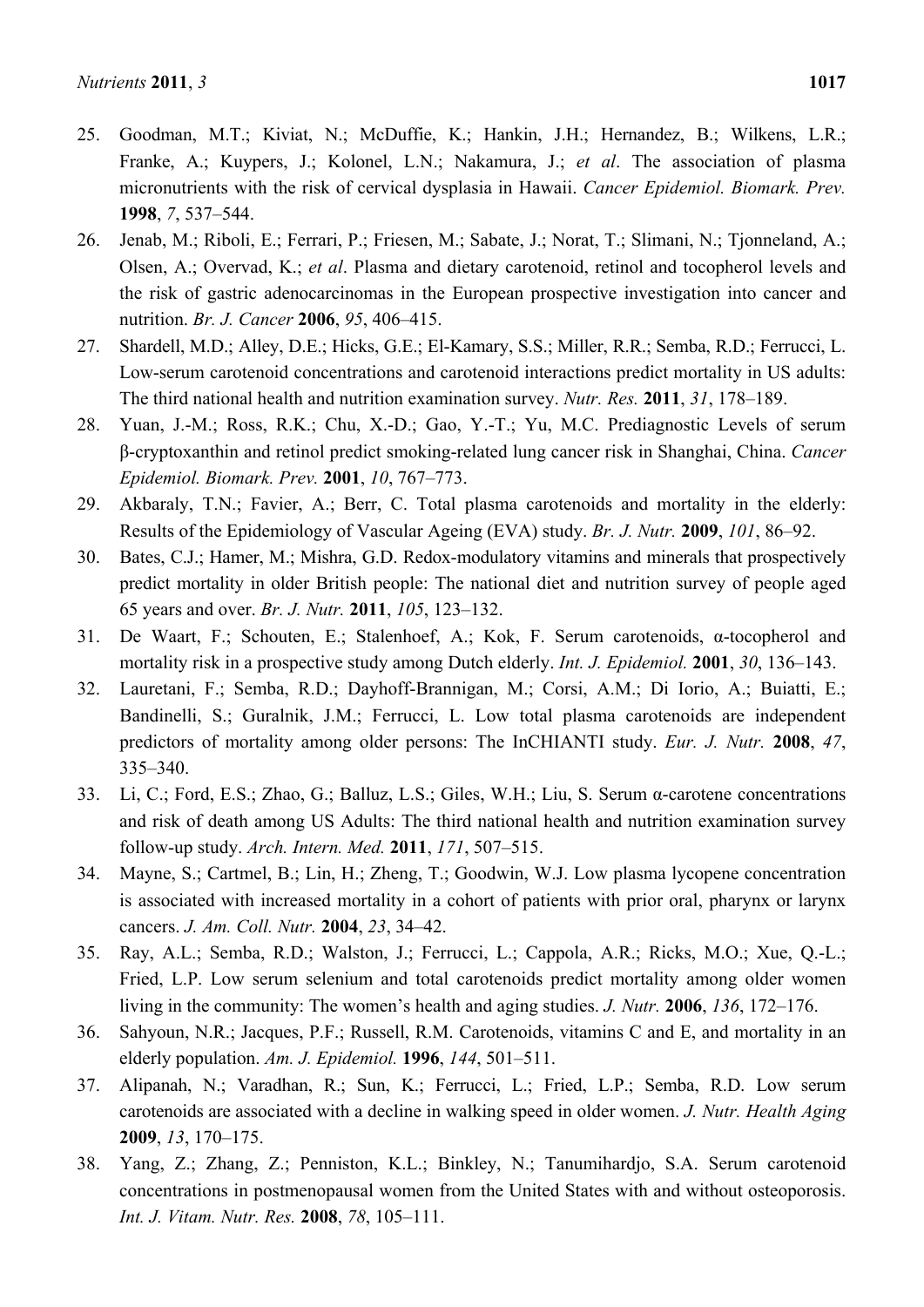- 39. D'Odorico, A.; Martines, D.; Kiechl, S.; Egger, G.; Oberhollenzer, F.; Bonvicini, P.; Sturniolo, G.C.; Naccarato, R.; Willeit, J. High plasma levels of α- and β-carotene are associated with a lower risk of atherosclerosis: Results from the Bruneck study. *Atherosclerosis* **2000**, *153*, 231–239.
- 40. Hak, A.E.; Stampfer, M.J.; Campos, H.; Sesso, H.D.; Gaziano, J.M.; Willett, W.; Ma, J. Plasma carotenoids and tocopherols and risk of myocardial infarction in a low-risk population of US male physicians. *Circulation* **2003**, *108*, 802–807.
- 41. Hozawa, A.; Jacobs, D.R.; Steffes, M.W.; Gross, M.D.; Steffen, L.M.; Lee, D.-H. Circulating carotenoid concentrations and incident hypertension: The Coronary Artery Risk Development in Young Adults (CARDIA) study. *J. Hypertens.* **2009**, *27*, 237–242.
- 42. Hozawa, A.; Jacobs, D.R.; Steffes, M.W.; Gross, M.D.; Steffen, L.M.; Lee, D.-H. Relationships of circulating carotenoid concentrations with several markers of inflammation, oxidative stress, and endothelial dysfunction: The Coronary Artery Risk Development in Young Adults (CARDIA)/Young Adult Longitudinal Trends in Antioxidants (YALTA) Study. *Clin. Chem.* **2007**, *53*, 447–455.
- 43. Beydoun, M.A.; Shroff, M.R.; Chen, X.; Beydoun, H.A.; Wang, Y.; Zonderman, A.B. Serum antioxidant status is associated with metabolic syndrome among US adults in recent national surveys. *J. Nutr.* **2011**, *141*, 903–913.
- 44. Sugiura, M.; Nakamura, M.; Ogawa, K.; Ikoma, Y.; Matsumoto, H.; Ando, F.; Shimokata, H.; Yano, M. Associations of serum carotenoid concentrations with the metabolic syndrome: Interaction with smoking. *Br. J. Nutr.* **2008**, *100*, 1297–1306.
- 45. Suzuki, K.; Ito, Y.; Inoue, T.; Hamajima, N. Inverse association of serum carotenoids with prevalence of metabolic syndrome among Japanese. *Clin. Nutr.* **2011**, *30*, 369–375.
- 46. Ford, E.S.; Liu, S.; Mannino, D.M.; Giles, W.H.; Smith, S.J. C-reactive protein concentration and concentrations of blood vitamins, carotenoids, and selenium among United States adults. *Eur. J. Clin. Nutr.* **2003**, *57*, 1157–1163.
- 47. Hughes, K.J.; Mayne, S.T.; Blumberg, J.B.; Ribaya-Mercado, J.D.; Johnson, E.J.; Cartmel, B. Plasma carotenoids and biomarkers of oxidative stress in patients with prior head and neck cancer. *Biomark. Insights* **2009**, *4*, 17–26.
- 48. Akbaraly, T.N.; Fontbonne, A.; Favier, A.; Berr, C. Plasma carotenoids and onset of dysglycemia in an elderly population. *Diabetes Care* **2008**, *31*, 1355–1359.
- 49. Coyne, T.; Ibiebele, T.I.; Baade, P.D.; Dobson, A.; McClintock, C.; Dunn, S.; Leonard, D.; Shaw, J. Diabetes mellitus and serum carotenoids: Findings of a population-based study in Queensland, Australia. *Am. J. Clin. Nutr.* **2005**, *82*, 685–693.
- 50. Hozawa, A.; Jacobs, D.R.; Steffes, M.W.; Gross, M.D.; Steffen, L.M.; Lee, D.-H. Associations of serum carotenoid concentrations with the development of diabetes and with insulin concentration: Interaction with smoking: The Coronary Artery Risk Development in Young Adults (CARDIA) study. *Am. J. Epidemiol.* **2006**, *163*, 929–937.
- 51. Suzuki, K.; Ito, Y.; Nakamura, S.; Ochiai, J.; Aoki, K. Relationship between serum carotenoids and hyperglycemia: A population-based cross-sectional study. *J. Epidemiol.* **2002**, *12*, 357–366.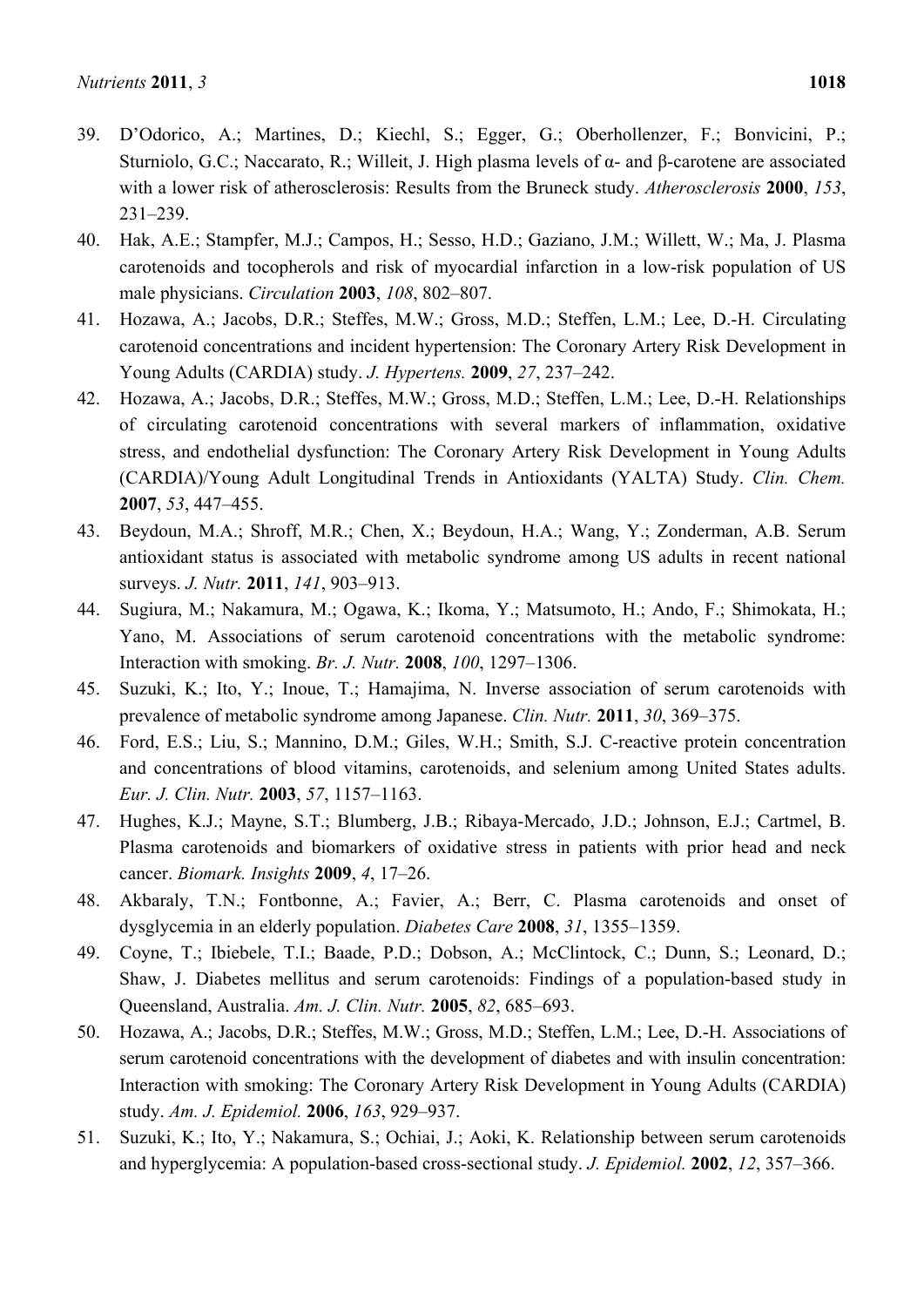- 52. Wang, L.; Liu, S.; Pradhan, A.D.; Manson, J.E.; Buring, J.E.; Gaziano, J.M.; Sesso, H.D. Plasma lycopene, other carotenoids, and the risk of type 2 diabetes in women. *Am. J. Epidemiol.* **2006**, *164*, 576–585.
- 53. Connett, J.E.; Kuller, L.H.; Kjelsberg, M.O.; Polk, B.F.; Collins, G.; Rider, A.; Hulley, S.B. Relationship between carotenoids and cancer. The Multiple Risk Factor Intervention Trial (MRFIT) study. *Cancer* **1989**, *64*, 126–134.
- 54. Ito, Y.; Wakai, K.; Suzuki, K.; Tamakoshi, A.; Seki, N.; Ando, M.; Nishino, Y.; Kondo, T.; Watanabe, Y.; Ozasa, K.; Ohno, Y.; JACC study group serum carotenoids and mortality from lung cancer: A case-control study nested in the Japan Collaborative Cohort (JACC) study. *Cancer Sci.* **2003**, *94*, 57–63.
- 55. Ito, Y.; Wakai, K.; Suzuki, K.; Ozasa, K.; Watanabe, Y.; Seki, N.; Ando, M.; Nishino, Y.; Kondo, T.; Ohno, Y.; Tamakoshi, A. Lung cancer mortality and serum levels of carotenoids, retinol, tocopherols, and folic acid in men and women: A case-control study nested in the JACC Study. *J. Epidemiol.* **2005**, *15*, S140–S149.
- 56. Dorjgochoo, T.; Gao, Y.-T.; Chow, W.-H.; Shu, X.-O.; Li, H.; Yang, G.; Cai, Q.; Rothman, N.; Cai, H.; Franke, A.A.; Zheng, W.; Dai, Q. Plasma carotenoids, tocopherols, retinol and breast cancer risk: Results from the Shanghai Women Health Study (SWHS). *Breast Cancer Res. Treat.* **2009**, *117*, 381–389.
- 57. Ito, Y.; Gajalakshmi, K.C.; Sasaki, R.; Suzuki, K.; Shanta, V. A study on serum carotenoid levels in breast cancer patients of Indian women in Chennai (Madras), India. *J. Epidemiol.* **1999**, *9*, 306–314.
- 58. Kabat, G.C.; Kim, M.; Adams-Campbell, L.L.; Caan, B.J.; Chlebowski, R.T.; Neuhouser, M.L.; Shikany, J.M.; Rohan, T.E. Longitudinal study of serum carotenoid, retinol, and tocopherol concentrations in relation to breast cancer risk among postmenopausal women. *Am. J. Clin. Nutr.* **2009**, *90*, 162–169.
- 59. Maillard, V.; Kuriki, K.; Lefebvre, B.; Boutron‐Ruault, M.; Lenoir, G.M.; Joulin, V.; Clavel‐Chapelon, F.; Chajès, V. Serum carotenoid, tocopherol and retinol concentrations and breast cancer risk in the E3N‐EPIC study. *Int. J. Cancer* **2010**, *127*, 1188–1196.
- 60. Rock, C.L.; Flatt, S.W.; Natarajan, L.; Thomson, C.A.; Bardwell, W.A.; Newman, V.A.; Hollenbach, K.A.; Jones, L.; Caan, B.J.; Pierce, J.P. Plasma carotenoids and recurrence-free survival in women with a history of breast cancer. *J. Clin. Oncol.* **2005**, *23*, 6631–6638.
- 61. Rock, C.L.; Natarajan, L.; Pu, M.; Thomson, C.A.; Flatt, S.W.; Caan, B.J.; Gold, E.B.; Al-Delaimy, W.K.; Newman, V.A.; Hajek, R.A.; Stefanick, M.L.; Pierce, J.P.; Women's Healthy Eating and Living Study Group. Longitudinal biological exposure to carotenoids is associated with breast cancer-free survival in the women's healthy eating and living study. *Cancer Epidemiol. Biomark. Prev.* **2009**, *18*, 486–494.
- 62. Sato, R.; Helzlsouer, K.J.; Alberg, A.J.; Hoffman, S.C.; Norkus, E.P.; Comstock, G.W. Prospective study of carotenoids, tocopherols, and retinoid concentrations and the risk of breast cancer. *Cancer Epidemiol. Biomark. Prev.* **2002**, *11*, 451–457.
- 63. Tamimi, R.M.; Hankinson, S.E.; Campos, H.; Spiegelman, D.; Zhang, S.; Colditz, G.A.; Willett, W.C.; Hunter, D.J. Plasma carotenoids, retinol, and tocopherols and risk of breast cancer. *Am. J. Epidemiol.* **2005**, *161*, 153–160.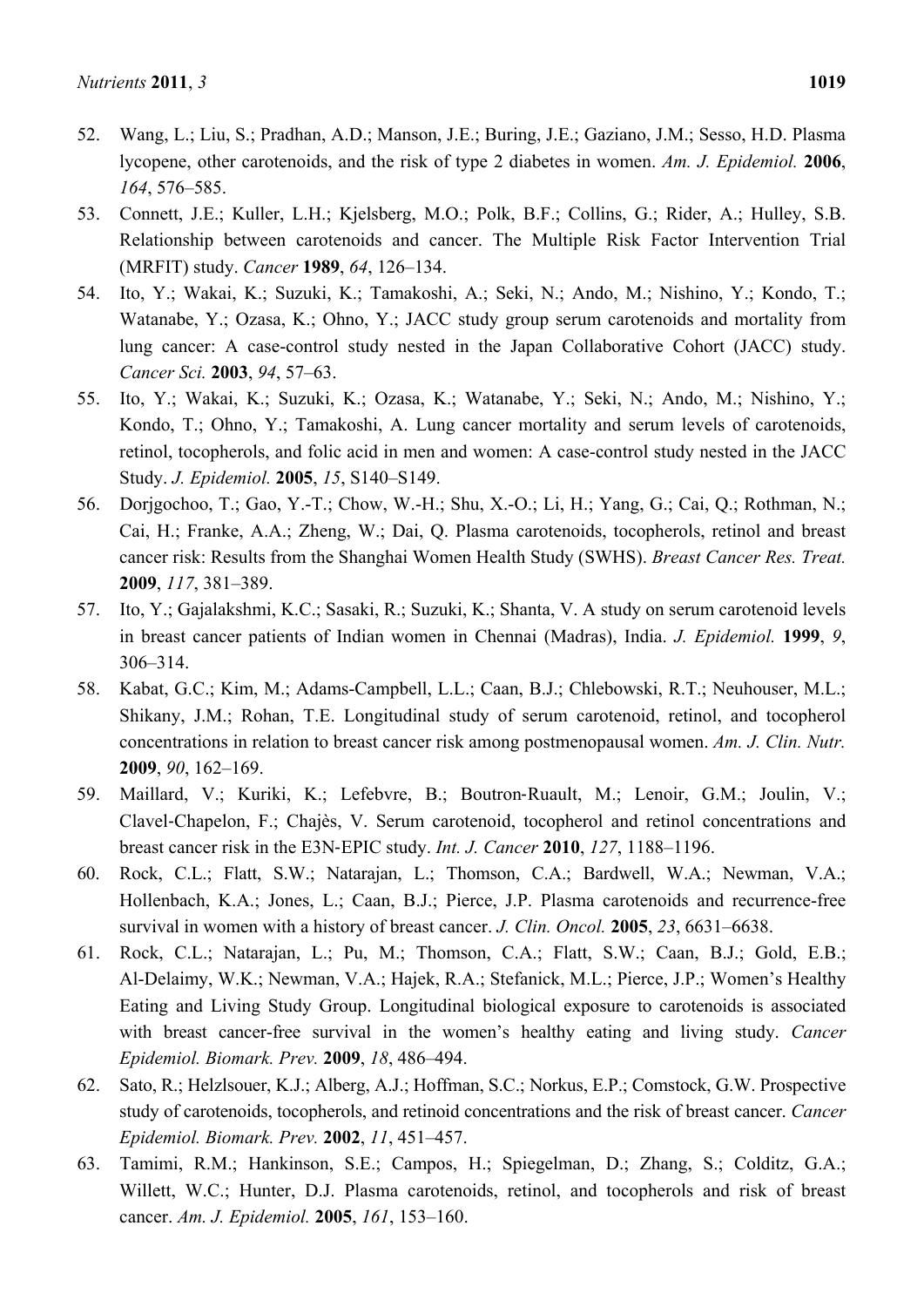- 64. Toniolo, P.; van Kappel, A.L.; Akhmedkhanov, A.; Ferrari, P.; Kato, I.; Shore, R.E.; Riboli, E. Serum carotenoids and breast cancer. *Am. J. Epidemiol.* **2001**, *153*, 1142–1147.
- 65. Chang, S.; Erdman, J.W., Jr.; Clinton, S.K.; Vadiveloo, M.; Strom, S.S.; Yamamura, Y.; Duphorne, C.M.; Spitz, M.R.; Amos, C.I.; Contois, J.H.; Gu, X.; Babaian, R.J.; Scardino, P.T.; Hursting, S.D. Relationship between plasma carotenoids and prostate cancer. *Nutr. Cancer* **2005**, *53*, 127–134.
- 66. Gill, J.K.; Franke, A.A.; Morris, J.S.; Cooney, R.V.; Wilkens, L.R.; Le Marchand, L.; Goodman, M.T.; Henderson, B.E.; Kolonel, L.N. Association of selenium, tocopherols, carotenoids, retinol, and 15-isoprostane F2t in serum or urine with prostate cancer risk: The multiethnic cohort. *Cancer Causes Control* **2009**, *20*, 1161–1171.
- 67. Goodman, G.E.; Schaffer, S.; Omenn, G.S.; Chen, C.; King, I. The association between lung and prostate cancer risk, and serum micronutrients. *Cancer Epidemiol. Biomark. Prev.* **2003**, *12*, 518–526.
- 68. Huang, H.-Y.; Alberg, A.J.; Norkus, E.P.; Hoffman, S.C.; Comstock, G.W.; Helzlsouer, K.J. Prospective study of antioxidant micronutrients in the blood and the risk of developing prostate cancer. *Am. J. Epidemiol.* **2003**, *157*, 335–344.
- 69. Key, T.J.; Appleby, P.N.; Allen, N.E.; Travis, R.C.; Roddam, A.W.; Jenab, M.; Egevad, L.; Tjonneland, A.; Johnsen, N.F.; Overvad, K.; *et al*. Plasma carotenoids, retinol, and tocopherols and the risk of prostate cancer in the European prospective investigation into cancer and nutrition study. *Am. J. Clin. Nutr.* **2007**, *86*, 672–681.
- 70. Lu, Q.-Y.; Hung, J.-C.; Heber, D.; Go, V.L.W.; Reuter, V.E.; Cordon-Cardo, C.; Scher, H.I.; Marshall, J.R.; Zhang, Z.-F. Inverse associations between plasma lycopene and other carotenoids and prostate cancer. *Cancer Epidemiol. Biomark. Prev.* **2001**, *10*, 749–756.
- 71. Peters, U.; Leitzmann, M.F.; Chatterjee, N.; Wang, Y.; Albanes, D.; Gelmann, E.P.; Friesen, M.D.; Riboli, E.; Hayes, R.B. Serum lycopene, other carotenoids, and prostate cancer risk: A nested case-control study in the prostate, lung, colorectal, and ovarian cancer screening trial. *Cancer Epidemiol. Biomark. Prev.* **2007**, *16*, 962–968.
- 72. Vogt, T.M.; Mayne, S.T.; Graubard, B.I.; Swanson, C.A.; Sowell, A.L.; Schoenberg, J.B.; Swanson, G.M.; Greenberg, R.S.; Hoover, R.N.; Hayes, R.B.; Ziegler, R.G. Serum lycopene, other serum carotenoids, and risk of prostate cancer in US blacks and whites. *Am. J. Epidemiol.* **2002**, *155*, 1023–1032.
- 73. Zhang, J.; Dhakal, I.; Stone, A.; Ning, B.; Greene, G.; Lang, N.P.; Kadlubar, F.F. Plasma carotenoids and prostate cancer: A population-based case-control study in arkansas. *Nutr. Cancer* **2007**, *59*, 46.
- 74. Jiang, J.; Suzuki, S.; Xiang, J.; Kuriki, K.; Hosono, A.; Arakawa, K.; Wang, J.; Nagaya, T.; Kojima, M.; Katsuda, N.; Tokudome, S. Plasma carotenoid, α-tocopherol and retinol concentrations and risk of colorectal adenomas: A case-control study in Japan. *Cancer Lett.* **2005**, *226*, 133–141.
- 75. Steck-Scott, S.; Forman, M.R.; Sowell, A.; Borkowf, C.B.; Albert, P.S.; Slattery, M.; Brewer, B.; Caan, B.; Paskett, E.; Iber, F.; Kikendall, W.; Marshall, J.; Shike, M.; Weissfeld, J.; Snyder, K.; Schatzkin, A.; Lanza, E.; The polyp prevention trial study group carotenoids, vitamin a and risk of adenomatous polyp recurrence in the polyp prevention trial. *Int. J. Cancer* **2004**, *112*, 295–305.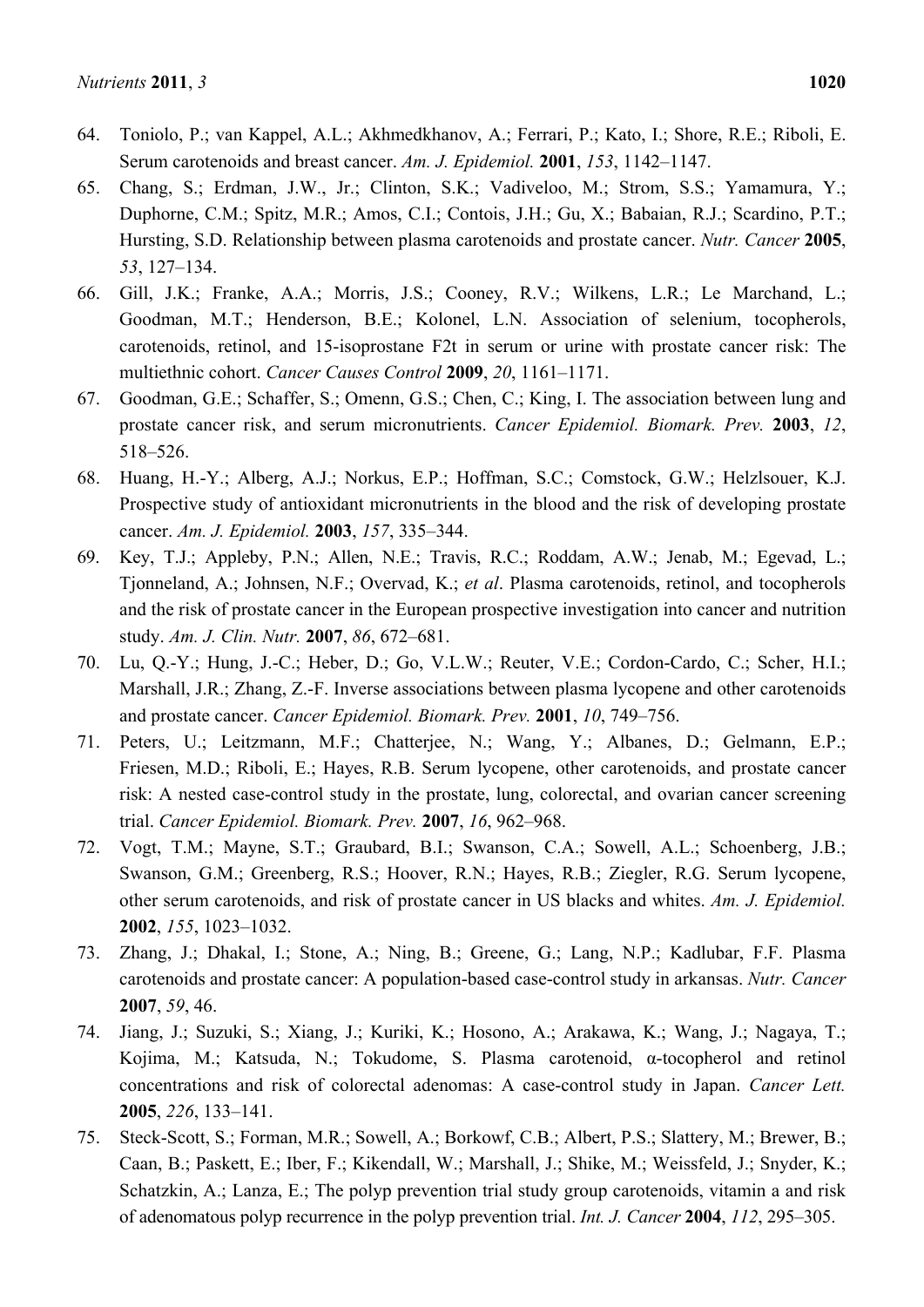- 76. Wakai, K.; Suzuki, K.; Ito, Y.; Kojima, M.; Tamakoshi, K.; Watanabe, Y.; Toyoshima, H.; Hayakawa, N.; Hashimoto, S.; Tokudome, S.; Suzuki, S.; Kawado, M.; Ozasa, K.; Tamakoshi, A. Serum carotenoids, retinol, and tocopherols, and colorectal cancer risk in a Japanese cohort: Effect modification by sex for carotenoids. *Nutr. Cancer* **2005**, *51*, 13–24.
- 77. Persson, C.; Sasazuki, S.; Inoue, M.; Kurahashi, N.; Iwasaki, M.; Miura, T.; Ye, W.; Tsugane, S.; Plasma levels of carotenoids, retinol and tocopherol and the risk of gastric cancer in Japan: A nested case-control study. *Carcinogenesis* **2008**, *29*, 1042–1048.
- 78. Yuan, J.-M.; Ross, R.K.; Gao, Y.-T.; Qu, Y.-H.; Chu, X.-D.; Yu, M.C. Prediagnostic levels of serum micronutrients in relation to risk of gastric cancer in Shanghai, China. *Cancer Epidemiol. Biomark. Prev.* **2004**, *13*, 1772–1780.
- 79. Nagata, C.; Shimizu, H.; Yoshikawa, H.; Noda, K.; Nozawa, S.; Yajima, A.; Sekiya, S.; Sugimori, H.; Hirai, Y.; Kanazawa, K.; Sugase, M.; Kawana, T. Serum carotenoids and vitamins and risk of cervical dysplasia from a case-control study in Japan. *Br. J. Cancer* **1999**, *81*, 1234–1237.
- 80. Schiff, M.A.; Patterson, R.E.; Baumgartner, R.N.; Masuk, M.; van Asselt-King, L.; Wheeler, C.M.; Becker, T.M. Serum carotenoids and risk of cervical intraepithelial neoplasia in southwestern American Indian women. *Cancer Epidemiol. Biomark. Prev.* **2001**, *10*, 1219–1222.
- 81. Nomura, A.M.; Ziegler, R.G.; Stemmermann, G.N.; Chyou, P.H.; Craft, N.E. Serum micronutrients and upper aerodigestive tract cancer. *Cancer Epidemiol. Biomark. Prev.* **1997**, *6*, 407–412.
- 82. Delcourt, C.; Carriere, I.; Delage, M.; Barberger-Gateau, P.; Schalch, W.; POLA Study Group. Plasma lutein and zeaxanthin and other carotenoids as modifiable risk factors for age-related maculopathy and cataract: The POLA study. *Invest. Ophthalmol. Vis. Sci.* **2006**, *47*, 2329–2335.
- 83. McCann, J.C.; Ames, B.N. Vitamin K, an example of triage theory: Is micronutrient inadequacy linked to diseases of aging? *Am. J. Clin. Nutr.* **2009**, *90*, 889–907.
- 84. Kim, Y.; Seo, J.H.; Kim, H. β-carotene and lutein inhibit hydrogen peroxide-induced activation of NF-κB and IL-8 expression in gastric epithelial AGS cells. *J. Nutr. Sci. Vitaminol.* **2011**, *57*, 216–223.
- 85. Rubin, L.P.; Chan, G.M.; Barrett-Reis, B.M.; Fulton, A.B.; Hansen, R.M.; Ashmeade, T.L.; Oliver, J.S.; Mackey, A.D.; Dimmit, R.A.; Hartmann, E.E.; Adamkin, D.H. Effect of carotenoid supplementation on plasma carotenoids, inflammation and visual development in preterm infants. *J. Perinatol.* **2011**, doi:10.1038/jp.2011.87.
- 86. Sasaki, M.; Ozawa, Y.; Kurihara, T.; Noda, K.; Imamura, Y.; Kobayashi, S.; Ishida, S.; Tsubota, K. Neuroprotective effect of an antioxidant, lutein, during retinal inflammation. *Investig. Ophthalmol. Vis. Sci.* **2009**, *50*, 1433–1439.
- 87. Hantz, H.L.; Young, L.F.; Martin, K.R. Physiologically attainable concentrations of lycopene induce mitochondrial apoptosis in LNCaP human prostate cancer cells. *Exp. Biol. Med.* **2005**, *230*, 171–179.
- 88. Hwang, E.-S.; Bowen, P.E. Cell cycle arrest and induction of apoptosis by lycopene in LNCaP human prostate cancer cells. *J. Med. Food* **2004**, *7*, 284–289.
- 89. Kotake-Nara, E.; Kushiro, M.; Zhang, H.; Sugawara, T.; Miyashita, K.; Nagao, A. Carotenoids affect proliferation of human prostate cancer cells. *J. Nutr.* **2001**, *131*, 3303–3306.